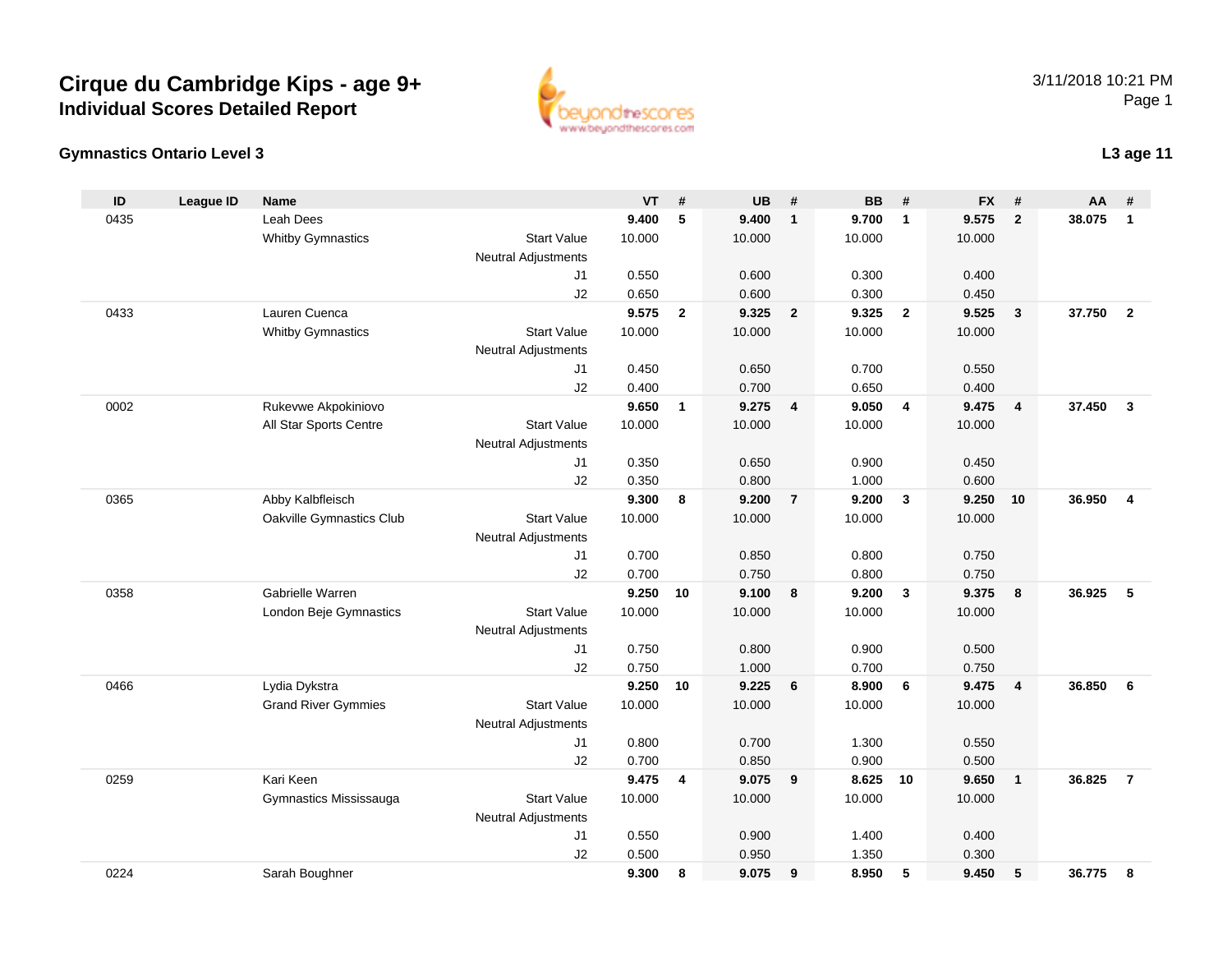

|      | <b>GW Elites</b>           | <b>Start Value</b>         | 10.000         |                | 10.000   |                | 10.000         |                | 10.000         |                |           |    |
|------|----------------------------|----------------------------|----------------|----------------|----------|----------------|----------------|----------------|----------------|----------------|-----------|----|
|      |                            | <b>Neutral Adjustments</b> |                |                |          |                |                |                |                |                |           |    |
|      |                            | J1                         | 0.700          |                | 0.850    |                | 0.900          |                | 0.550          |                |           |    |
|      |                            | J2                         | 0.700          |                | 1.000    |                | 1.200          |                | 0.550          |                |           |    |
| 0245 | <b>Violet Timbrell</b>     |                            | 9.325          | $\overline{7}$ | 9.275    | $\overline{4}$ | 8.700          | 9              | 9.400          | $\overline{7}$ | 36.700    | 9  |
|      | <b>GW Elites</b>           | <b>Start Value</b>         | 10.000         |                | 10.000   |                | 10.000         |                | 10.000         |                |           |    |
|      |                            | <b>Neutral Adjustments</b> |                |                |          |                |                |                |                |                |           |    |
|      |                            | J1                         | 0.700          |                | 0.750    |                | 1.300          |                | 0.550          |                |           |    |
|      | Samantha Steadman          | J2                         | 0.650          |                | 0.700    |                | 1.300          |                | 0.650          |                | 36.675    |    |
| 0273 |                            |                            | 9.525          | $\mathbf{3}$   | 9.250    | 5              | 8.600          | 11             | 9.300          | 9              |           | 10 |
|      | Gymnastics Mississauga     | <b>Start Value</b>         | 10.000         |                | 10.000   |                | 10.000         |                | 10.000         |                |           |    |
|      |                            | <b>Neutral Adjustments</b> |                |                | 0.700    |                |                |                |                |                |           |    |
|      |                            | J1<br>J2                   | 0.550<br>0.400 |                | 0.800    |                | 1.300<br>1.500 |                | 0.650<br>0.750 |                |           |    |
| 0188 | Natalie Kay                |                            | 9.250          | 10             | 9.250    | 5              | 8.950          | 5              | 9.175 12       |                | 36.625    | 11 |
|      | <b>Grand River Gymmies</b> | <b>Start Value</b>         | 10.000         |                | 10.000   |                | 10.000         |                | 10.000         |                |           |    |
|      |                            | <b>Neutral Adjustments</b> |                |                |          |                |                |                |                |                |           |    |
|      |                            | J1                         | 0.750          |                | 0.650    |                | 1.100          |                | 0.800          |                |           |    |
|      |                            | J2                         | 0.750          |                | 0.850    |                | 1.000          |                | 0.850          |                |           |    |
| 0239 | Ruby O'Neil                |                            | 9.075          | 13             | 9.300    | $\mathbf{3}$   | 8.775          | 8              | 9.425          | 6              | 36.575    | 12 |
|      | <b>GW Elites</b>           | <b>Start Value</b>         | 10.000         |                | 10.000   |                | 10.000         |                | 10.000         |                |           |    |
|      |                            | <b>Neutral Adjustments</b> |                |                |          |                |                |                |                |                |           |    |
|      |                            | J1                         | 0.950          |                | 0.650    |                | 1.300          |                | 0.600          |                |           |    |
|      |                            | J2                         | 0.900          |                | 0.750    |                | 1.150          |                | 0.550          |                |           |    |
| 0270 | <b>Taijah Roulston</b>     |                            | 9.350          | 6              | 8.925    | $-11$          | 8.800          | $\overline{7}$ | 9.450          | 5              | 36.525    | 13 |
|      | Gymnastics Mississauga     | <b>Start Value</b>         | 10.000         |                | 10.000   |                | 10.000         |                | 10.000         |                |           |    |
|      |                            | <b>Neutral Adjustments</b> |                |                |          |                |                |                |                |                |           |    |
|      |                            | J1                         | 0.700          |                | 0.950    |                | 1.200          |                | 0.550          |                |           |    |
|      |                            | J2                         | 0.600          |                | 1.200    |                | 1.200          |                | 0.550          |                |           |    |
| 0048 | Abby Turpin                |                            | 9.000          | 14             | 9.100    | 8              | 9.050          | $\overline{4}$ | 9.075 14       |                | 36.225    | 14 |
|      | All Star Sports Centre     | <b>Start Value</b>         | 10.000         |                | 10.000   |                | 10.000         |                | 10.000         |                |           |    |
|      |                            | <b>Neutral Adjustments</b> |                |                |          |                |                |                |                |                |           |    |
|      |                            | J1                         | 1.000          |                | 0.850    |                | 0.800          |                | 0.900          |                |           |    |
|      |                            | J2                         | 1.000          |                | 0.950    |                | 1.100          |                | 0.950          |                |           |    |
| 0266 | Spenta Panthaki            |                            | 9.275          | 9              | 8.950    | 10             | 8.575 12       |                | 9.200          | 11             | 36.000    | 15 |
|      | Gymnastics Mississauga     | <b>Start Value</b>         | 10.000         |                | 10.000   |                | 10.000         |                | 10.000         |                |           |    |
|      |                            | <b>Neutral Adjustments</b> |                |                |          |                |                |                |                |                |           |    |
|      |                            | J1                         | 0.700          |                | 0.950    |                | 1.500          |                | 0.850          |                |           |    |
|      |                            | J2                         | 0.750          |                | 1.150    |                | 1.350          |                | 0.750          |                |           |    |
| 0422 | Ariana Visram              |                            | 9.150          | 11             | 8.625 14 |                | 8.900          | 6              | 9.100 13       |                | 35.775 16 |    |
|      |                            |                            |                |                |          |                |                |                |                |                |           |    |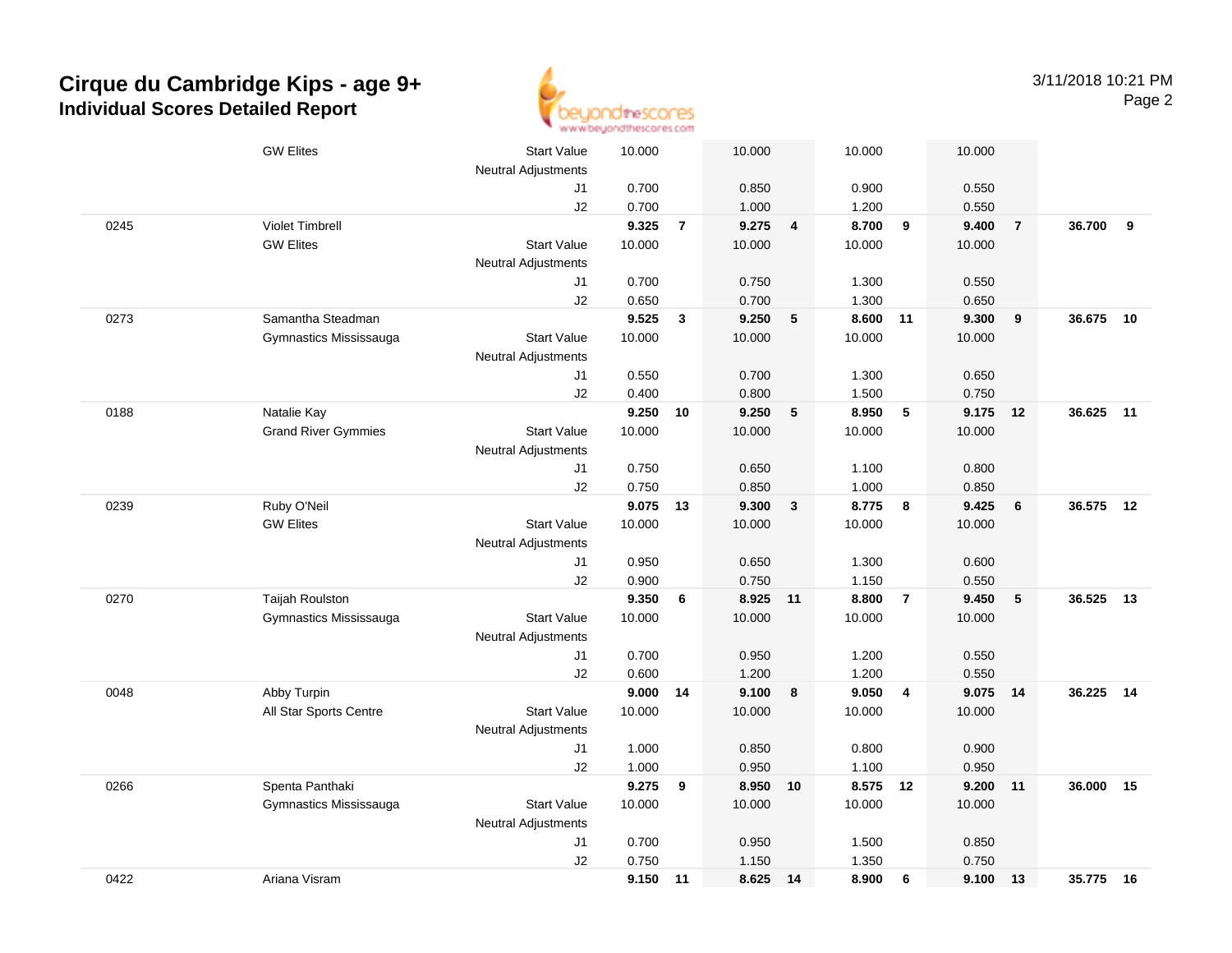

|      | <b>Tristar Gymnastics Club</b> | <b>Start Value</b>         | 10.000 |    | 10.000 |    | 10.000 |     | 10.000 |    |           |  |
|------|--------------------------------|----------------------------|--------|----|--------|----|--------|-----|--------|----|-----------|--|
|      |                                | <b>Neutral Adjustments</b> |        |    |        |    |        |     |        |    |           |  |
|      |                                | J1                         | 0.800  |    | 1.500  |    | 1.200  |     | 0.850  |    |           |  |
|      |                                | J2                         | 0.900  |    | 1.250  |    | 1.000  |     | 0.950  |    |           |  |
| 0011 | Cassandra Carl                 |                            | 9.150  | 11 | 8.850  | 13 | 8.350  | 14  | 9.200  | 11 | 35.550 17 |  |
|      | All Star Sports Centre         | <b>Start Value</b>         | 10.000 |    | 10.000 |    | 10.000 |     | 10.000 |    |           |  |
|      |                                | <b>Neutral Adjustments</b> |        |    |        |    |        |     |        |    |           |  |
|      |                                | J1                         | 0.750  |    | 1.250  |    | 1.800  |     | 0.800  |    |           |  |
|      |                                | J2                         | 0.950  |    | 1.050  |    | 1.500  |     | 0.800  |    |           |  |
| 0354 | <b>KEIRA SPITZEER</b>          |                            | 9.000  | 14 | 8.425  | 15 | 8.450  | -13 | 8.350  | 15 | 34.225 18 |  |
|      | London Beje Gymnastics         | <b>Start Value</b>         | 10.000 |    | 10.000 |    | 10.000 |     | 10.000 |    |           |  |
|      |                                | <b>Neutral Adjustments</b> |        |    |        |    |        |     |        |    |           |  |
|      |                                | J1                         | 1.100  |    | 1.500  |    | 1.600  |     | 1.600  |    |           |  |
|      |                                | J2                         | 0.900  |    | 1.650  |    | 1.500  |     | 1.700  |    |           |  |
| 0344 | <b>KERSTIN MAIDENS</b>         |                            | 9.125  | 12 | 8.900  | 12 | 7.875  | 15  | 8.275  | 16 | 34.175 19 |  |
|      | London Beje Gymnastics         | <b>Start Value</b>         | 10.000 |    | 10.000 |    | 10.000 |     | 10.000 |    |           |  |
|      |                                | <b>Neutral Adjustments</b> |        |    |        |    |        |     |        |    |           |  |
|      |                                | J1                         | 0.900  |    | 1.150  |    | 2.200  |     | 1.800  |    |           |  |
|      |                                | J <sub>2</sub>             | 0.850  |    | 1.050  |    | 2.050  |     | 1.650  |    |           |  |
|      |                                |                            |        |    |        |    |        |     |        |    |           |  |

### **Gymnastics Ontario Level 3**

| ID   | League ID | <b>Name</b>              |                            | $VT$ # |                         | <b>UB</b> | #                       | <b>BB</b> | #   | <b>FX</b> | # | $AA$ # |                |
|------|-----------|--------------------------|----------------------------|--------|-------------------------|-----------|-------------------------|-----------|-----|-----------|---|--------|----------------|
| 0450 |           | Keira Thomson            |                            | 9.475  | 4                       | 9.775     | $\overline{1}$          | 9.850     | -1  | 9.900     |   | 39.000 |                |
|      |           | <b>Whitby Gymnastics</b> | <b>Start Value</b>         | 10.000 |                         | 10.000    |                         | 10.000    |     | 10.000    |   |        |                |
|      |           |                          | Neutral Adjustments        |        |                         |           |                         |           |     |           |   |        |                |
|      |           |                          | J1                         | 0.450  |                         | 0.250     |                         | 0.100     |     | 0.100     |   |        |                |
|      |           |                          | J <sub>2</sub>             | 0.600  |                         | 0.200     |                         | 0.200     |     | 0.100     |   |        |                |
| 0132 |           | Dannica Horn             |                            | 9.625  |                         | 9.625     | $\overline{\mathbf{2}}$ | 9.350     | -4  | 9.725     | 4 | 38.325 | $\overline{2}$ |
|      |           | Cambridge Kips           | <b>Start Value</b>         | 10.000 |                         | 10.000    |                         | 10.000    |     | 10.000    |   |        |                |
|      |           |                          | <b>Neutral Adjustments</b> |        |                         |           |                         |           |     |           |   |        |                |
|      |           |                          | J1                         | 0.400  |                         | 0.450     |                         | 0.550     |     | 0.250     |   |        |                |
|      |           |                          | J <sub>2</sub>             | 0.350  |                         | 0.300     |                         | 0.750     |     | 0.300     |   |        |                |
| 0003 |           | Olivia Amendola          |                            | 9.600  | $\overline{\mathbf{2}}$ | 9.400     | $-5$                    | 9.150     | - 7 | 9.800     | 3 | 37.950 | 3              |
|      |           | All Star Sports Centre   | <b>Start Value</b>         | 10.000 |                         | 10.000    |                         | 10.000    |     | 10.000    |   |        |                |
|      |           |                          | <b>Neutral Adjustments</b> |        |                         |           |                         |           |     |           |   |        |                |
|      |           |                          | J1                         | 0.450  |                         | 0.500     |                         | 1.000     |     | 0.150     |   |        |                |
|      |           |                          | J2                         | 0.350  |                         | 0.700     |                         | 0.700     |     | 0.250     |   |        |                |
| 0303 |           | Ella Evans               |                            | 9.500  | 3                       | 9.525     | $\mathbf{3}$            | 9.200     | 6   | 9.725     | 4 | 37.950 | 3              |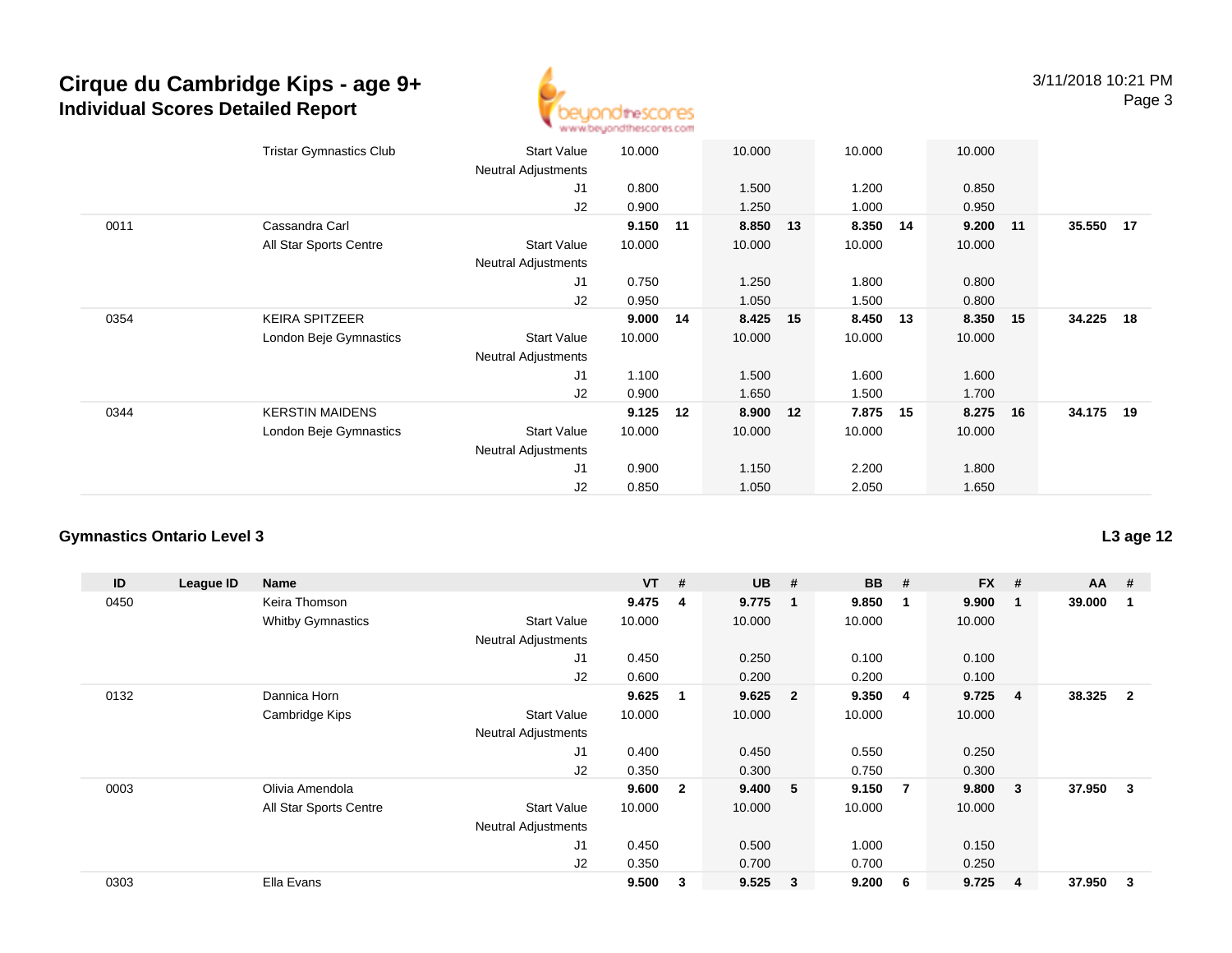

|      | Kitchener-Waterloo Gymnastics  | <b>Start Value</b>         | 10.000         |                | 10.000         |                         | 10.000         |                         | 10.000         |                |           |                         |
|------|--------------------------------|----------------------------|----------------|----------------|----------------|-------------------------|----------------|-------------------------|----------------|----------------|-----------|-------------------------|
|      |                                | <b>Neutral Adjustments</b> |                |                |                |                         |                |                         |                |                |           |                         |
|      |                                | J1                         | 0.500          |                | 0.400          |                         | 0.700          |                         | 0.300          |                |           |                         |
|      |                                | J2                         | 0.500          |                | 0.550          |                         | 0.900          |                         | 0.250          |                |           |                         |
| 0064 | Miranda Gale                   |                            | 9.375          | $\overline{7}$ | 9.325          | 6                       | 9.250          | 5                       | 9.650          | $\sqrt{5}$     | 37.600    | $\overline{\mathbf{4}}$ |
|      | Alpha Gymnastics Academy       | <b>Start Value</b>         | 10.000         |                | 10.000         |                         | 10.000         |                         | 10.000         |                |           |                         |
|      |                                | <b>Neutral Adjustments</b> |                |                |                |                         |                |                         |                |                |           |                         |
|      |                                | J1                         | 0.650          |                | 0.650          |                         | 0.650          |                         | 0.300          |                |           |                         |
|      |                                | J2                         | 0.600          |                | 0.700          |                         | 0.850          |                         | 0.400          |                |           |                         |
| 0394 | Ariana Chahal                  |                            | 9.500          | 3              | 9.125          | 10                      | 9.575          | $\overline{2}$          | 9.200          | 9              | 37.400    | $\sqrt{5}$              |
|      | <b>Tristar Gymnastics Club</b> | <b>Start Value</b>         | 10.000         |                | 10.000         |                         | 10.000         |                         | 10.000         |                |           |                         |
|      |                                | <b>Neutral Adjustments</b> |                |                |                |                         |                |                         |                |                |           |                         |
|      |                                | J1                         | 0.550          |                | 0.800          |                         | 0.350          |                         | 0.700          |                |           |                         |
|      |                                | J2                         | 0.450          |                | 0.950          |                         | 0.500          |                         | 0.900          |                |           |                         |
| 0243 | Kate Souliere                  |                            | 9.400          | 6              | 9.400          | $5\phantom{.0}$         | 9.075          | 9                       | 9.400          | $\bf 6$        | 37.275    | 6                       |
|      | <b>GW Elites</b>               | <b>Start Value</b>         | 10.000         |                | 10.000         |                         | 10.000         |                         | 10.000         |                |           |                         |
|      |                                | <b>Neutral Adjustments</b> |                |                |                |                         |                |                         |                |                |           |                         |
|      |                                | J1                         | 0.600          |                | 0.550          |                         | 0.950          |                         | 0.550          |                |           |                         |
|      |                                | J2                         | 0.600          |                | 0.650          |                         | 0.900          |                         | 0.650          |                |           |                         |
| 0268 | Amanda Roberts-Wherry          |                            | 9.375          | $\overline{7}$ | 8.950 11       |                         | 9.500          | $\overline{\mathbf{3}}$ | 9.300          | 8              | 37.125    | $\overline{7}$          |
|      | Gymnastics Mississauga         | <b>Start Value</b>         | 10.000         |                | 10.000         |                         | 10.000         |                         | 10.000         |                |           |                         |
|      |                                | <b>Neutral Adjustments</b> |                |                |                |                         |                |                         |                |                |           |                         |
|      |                                | J1                         | 0.600          |                | 1.000          |                         | 0.400          |                         | 0.750          |                |           |                         |
|      |                                | J2                         | 0.650          |                | 1.100          |                         | 0.600          |                         | 0.650          |                |           |                         |
| 0364 | Emily Kalbfleisch              |                            | 9.450          | 5              | 9.500          | $\overline{\mathbf{4}}$ | 8.500          | 12                      | 9.325          | $\overline{7}$ | 36.775    | 8                       |
|      | Oakville Gymnastics Club       | <b>Start Value</b>         | 10.000         |                | 10.000         |                         | 10.000         |                         | 10.000         |                |           |                         |
|      |                                | <b>Neutral Adjustments</b> |                |                |                |                         |                |                         |                |                |           |                         |
|      |                                | J1                         | 0.550          |                | 0.450          |                         | 1.400          |                         | 0.650          |                |           |                         |
| 0015 |                                | J2                         | 0.550<br>9.375 | $\overline{7}$ | 0.550<br>9.150 |                         | 1.600<br>9.100 | 8                       | 0.700<br>9.100 | 10             | 36.725    |                         |
|      | Isabella Di Pasqua             | <b>Start Value</b>         | 10.000         |                | 10.000         | 9                       | 10.000         |                         |                |                |           | 9                       |
|      | All Star Sports Centre         |                            |                |                |                |                         |                |                         | 10.000         |                |           |                         |
|      |                                | <b>Neutral Adjustments</b> |                |                |                |                         |                |                         |                |                |           |                         |
|      |                                | J1                         | 0.600          |                | 0.800          |                         | 0.750          |                         | 0.800          |                |           |                         |
|      |                                | J2                         | 0.650          |                | 0.900          |                         | 1.050          |                         | 1.000          |                |           |                         |
| 0019 | Bronwyn Eastwood               |                            | 9.100          | 10             | 9.225          | 8                       | 9.000          | 10                      | 9.325          | $\overline{7}$ | 36.650    | 10                      |
|      | All Star Sports Centre         | <b>Start Value</b>         | 10.000         |                | 10.000         |                         | 10.000         |                         | 10.000         |                |           |                         |
|      |                                | <b>Neutral Adjustments</b> |                |                |                |                         | 0.900          |                         |                |                |           |                         |
|      |                                | J1<br>J2                   | 0.950<br>0.850 |                | 0.700<br>0.850 |                         | 1.100          |                         | 0.750<br>0.600 |                |           |                         |
| 0241 | Kourtney Simmers               |                            | 9.300          | 8              | 9.275          | $\overline{7}$          | 8.100 13       |                         | 9.850          | $\overline{2}$ | 36.525 11 |                         |
|      |                                |                            |                |                |                |                         |                |                         |                |                |           |                         |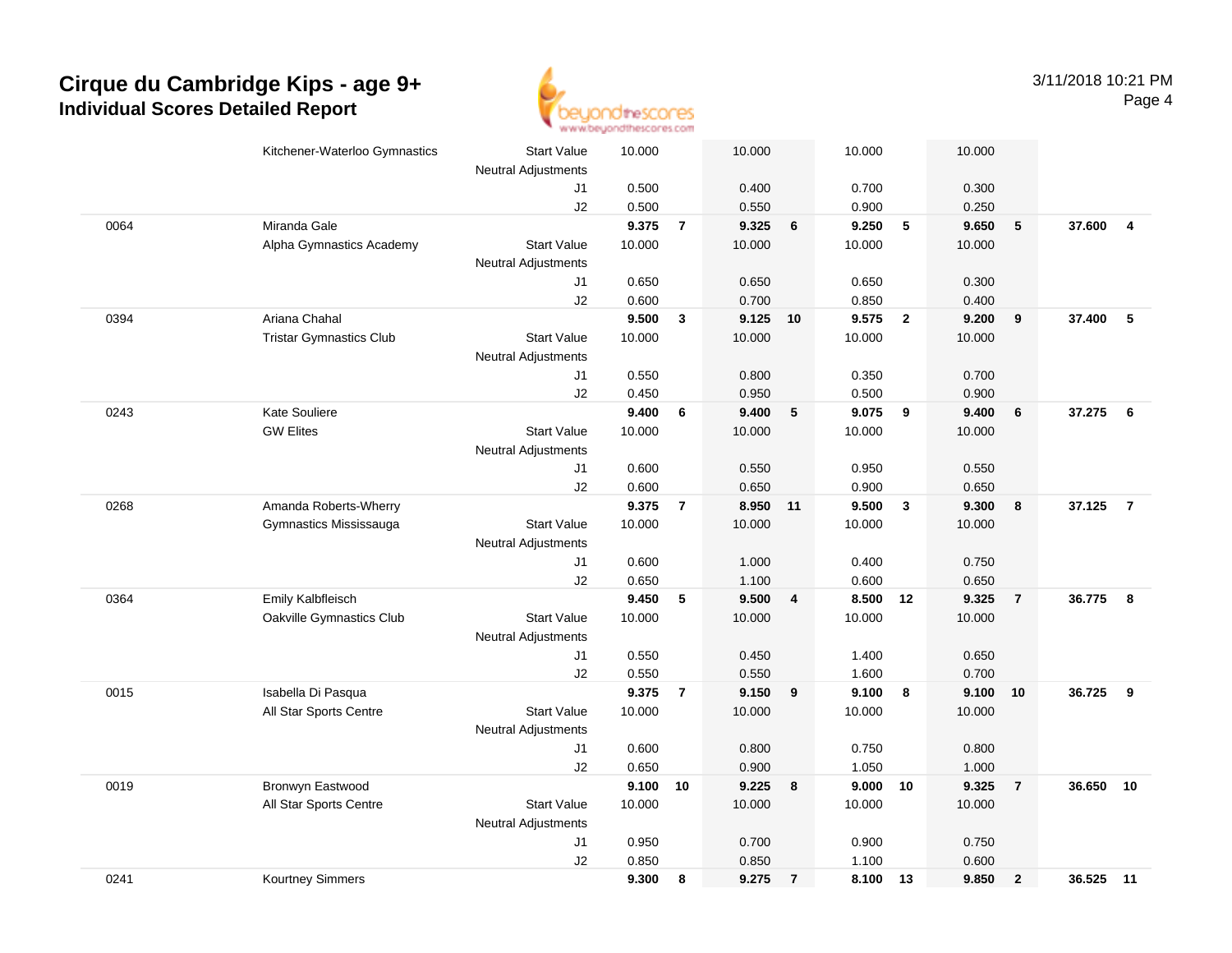

3/11/2018 10:21 PMPage 5

|      | <b>GW Elites</b>         | <b>Start Value</b><br><b>Neutral Adjustments</b> | 10.000 |     | 10.000   | 10.000 |    | 10.000 |    |        |     |
|------|--------------------------|--------------------------------------------------|--------|-----|----------|--------|----|--------|----|--------|-----|
|      |                          | J1                                               | 0.650  |     | 0.750    | 1.850  |    | 0.150  |    |        |     |
|      |                          | J2                                               | 0.750  |     | 0.700    | 1.950  |    | 0.150  |    |        |     |
| 0069 | Lily Holland             |                                                  | 9.225  | - 9 | 8.900 12 | 8.700  | 11 | 8.850  | 11 | 35.675 | -12 |
|      | Alpha Gymnastics Academy | <b>Start Value</b>                               | 10.000 |     | 10.000   | 10.000 |    | 10.000 |    |        |     |
|      |                          | <b>Neutral Adjustments</b>                       |        |     |          |        |    |        |    |        |     |
|      |                          | J1                                               | 0.700  |     | 1.100    | .300   |    | 1.100  |    |        |     |
|      |                          | J2                                               | 0.850  |     | 1.100    | .300   |    | 1.200  |    |        |     |

### **Gymnastics Ontario Level 3**

| ID   | League ID | <b>Name</b>                |                            | <b>VT</b> | #              | <b>UB</b> | #              | <b>BB</b> | #              | <b>FX</b> | #              | <b>AA</b> | #              |
|------|-----------|----------------------------|----------------------------|-----------|----------------|-----------|----------------|-----------|----------------|-----------|----------------|-----------|----------------|
| 0149 |           | Keaira Yaworski            |                            | 9.600     | 1              | 9.425     | $\overline{2}$ | 9.475     | $\overline{2}$ | 9.725     | $\mathbf{1}$   | 38.225    | 1              |
|      |           | Cambridge Kips             | <b>Start Value</b>         | 10.000    |                | 10.000    |                | 10.000    |                | 10.000    |                |           |                |
|      |           |                            | <b>Neutral Adjustments</b> |           |                |           |                |           |                |           |                |           |                |
|      |           |                            | J1                         | 0.400     |                | 0.600     |                | 0.450     |                | 0.250     |                |           |                |
|      |           |                            | J2                         | 0.400     |                | 0.550     |                | 0.600     |                | 0.300     |                |           |                |
| 0372 |           | Carys Washer               |                            | 9.525     | 3              | 9.575     | $\overline{1}$ | 9.500     | $\overline{1}$ | 9.625     | $\overline{2}$ | 38.225    | $\mathbf{1}$   |
|      |           | Oakville Gymnastics Club   | <b>Start Value</b>         | 10.000    |                | 10.000    |                | 10.000    |                | 10.000    |                |           |                |
|      |           |                            | <b>Neutral Adjustments</b> |           |                |           |                |           |                |           |                |           |                |
|      |           |                            | J <sub>1</sub>             | 0.500     |                | 0.450     |                | 0.450     |                | 0.350     |                |           |                |
|      |           |                            | J <sub>2</sub>             | 0.450     |                | 0.400     |                | 0.550     |                | 0.400     |                |           |                |
| 0441 |           | Jamie Manders              |                            | 9.550     | $\mathbf{2}$   | 9.225     | $\overline{4}$ | 9.500     | $\mathbf{1}$   | 9.525     | $\overline{4}$ | 37.800    | $\overline{2}$ |
|      |           | <b>Whitby Gymnastics</b>   | <b>Start Value</b>         | 10.000    |                | 10.000    |                | 10.000    |                | 10.000    |                |           |                |
|      |           |                            | <b>Neutral Adjustments</b> |           |                |           |                |           |                |           |                |           |                |
|      |           |                            | J <sub>1</sub>             | 0.500     |                | 0.800     |                | 0.500     |                | 0.550     |                |           |                |
|      |           |                            | J <sub>2</sub>             | 0.400     |                | 0.750     |                | 0.500     |                | 0.400     |                |           |                |
| 0013 |           | Carsen De Freitas          |                            | 9.350     | 4              | 9.225     | $\overline{4}$ | 9.325     | $\overline{4}$ | 9.450     | 6              | 37.350    | 3              |
|      |           | All Star Sports Centre     | <b>Start Value</b>         | 10.000    |                | 10.000    |                | 10.000    |                | 10.000    |                |           |                |
|      |           |                            | <b>Neutral Adjustments</b> |           |                |           |                |           |                |           |                |           |                |
|      |           |                            | J <sub>1</sub>             | 0.700     |                | 0.700     |                | 0.750     |                | 0.550     |                |           |                |
|      |           |                            | J2                         | 0.600     |                | 0.850     |                | 0.600     |                | 0.550     |                |           |                |
| 0203 |           | Alexandra Novokchanova     |                            | 9.250     | $\overline{7}$ | 9.050     | - 5            | 9.350     | $\mathbf{3}$   | 9.525     | $\overline{4}$ | 37.175    | $\overline{4}$ |
|      |           | <b>Grand River Gymmies</b> | <b>Start Value</b>         | 10.000    |                | 10.000    |                | 10.000    |                | 10.000    |                |           |                |
|      |           |                            | <b>Neutral Adjustments</b> |           |                |           |                |           |                |           |                |           |                |
|      |           |                            | J <sub>1</sub>             | 0.800     |                | 0.900     |                | 0.700     |                | 0.500     |                |           |                |
|      |           |                            | J2                         | 0.700     |                | 1.000     |                | 0.600     |                | 0.450     |                |           |                |
| 0442 |           | Kierra Mate                |                            | 9.350     | 4              | 8.950     | - 6            | 9.275     | 5              | 9.475     | 5              | 37.050    | 5              |
|      |           |                            |                            |           |                |           |                |           |                |           |                |           |                |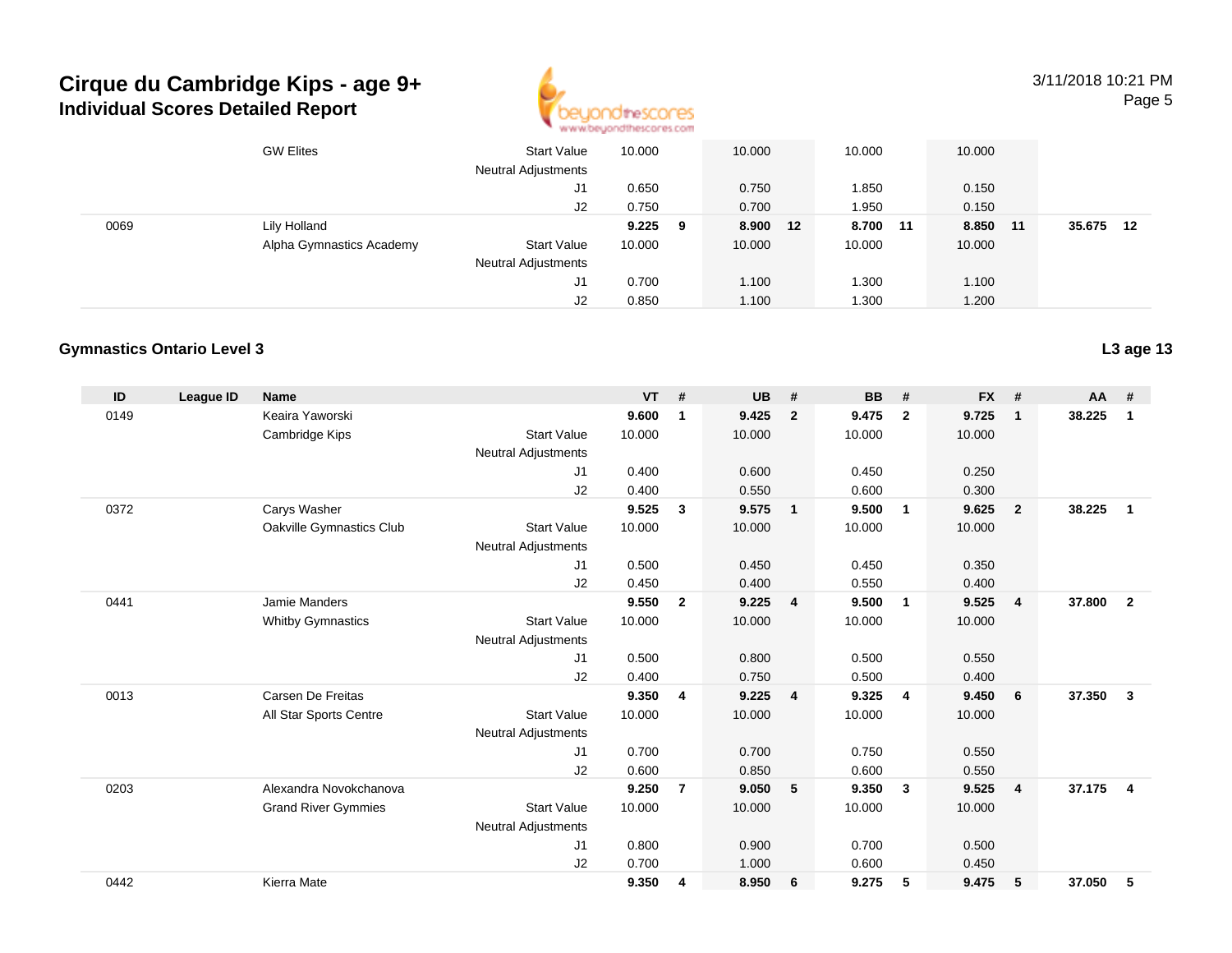

|      | <b>Whitby Gymnastics</b>       | <b>Start Value</b>         | 10.000 |   | 10.000                  | 10.000     |                | 10.000 |                         |          |                |
|------|--------------------------------|----------------------------|--------|---|-------------------------|------------|----------------|--------|-------------------------|----------|----------------|
|      |                                | Neutral Adjustments        |        |   |                         |            |                |        |                         |          |                |
|      |                                | J1                         | 0.700  |   | 0.950                   | 0.650      |                | 0.600  |                         |          |                |
|      |                                | J2                         | 0.600  |   | 1.150                   | 0.800      |                | 0.450  |                         |          |                |
| 0254 | Julie Fam                      |                            | 9.300  | 5 | 9.250                   | 9.200<br>3 | 6              | 9.000  | 8                       | 36.750   | 6              |
|      | Gymnastics Mississauga         | <b>Start Value</b>         | 10.000 |   | 10.000                  | 10.000     |                | 10.000 |                         |          |                |
|      |                                | Neutral Adjustments        |        |   |                         |            |                |        |                         |          |                |
|      |                                | J1                         | 0.750  |   | 0.700                   | 0.800      |                | 0.950  |                         |          |                |
|      |                                | J2                         | 0.650  |   | 0.800                   | 0.800      |                | 1.050  |                         |          |                |
| 0426 | Isabelle Yung                  |                            | 8.850  | 9 | 9.250                   | 9.000<br>3 | $\overline{7}$ | 9.325  | $\overline{7}$          | 36.425   | $\overline{7}$ |
|      | <b>Tristar Gymnastics Club</b> | <b>Start Value</b>         | 10.000 |   | 10.000                  | 10.000     |                | 10.000 |                         |          |                |
|      |                                | Neutral Adjustments        |        |   |                         |            |                |        |                         |          |                |
|      |                                | J1                         | 1.200  |   | 0.750                   | 1.100      |                | 0.650  |                         |          |                |
|      |                                | J2                         | 1.100  |   | 0.750                   | 0.900      |                | 0.700  |                         |          |                |
| 0451 | Kieya Gregory                  |                            | 9.200  | 8 | 8.850                   | 8.650<br>8 | 8              | 9.600  | $\overline{\mathbf{3}}$ | 36.300 8 |                |
|      | <b>Grand River Gymmies</b>     | <b>Start Value</b>         | 10.000 |   | 10.000                  | 10.000     |                | 10.000 |                         |          |                |
|      |                                | Neutral Adjustments        |        |   |                         |            |                |        |                         |          |                |
|      |                                | J1                         | 0.800  |   | 1.050                   | 1.500      |                | 0.400  |                         |          |                |
|      |                                | J2                         | 0.800  |   | 1.250                   | 1.200      |                | 0.400  |                         |          |                |
| 0001 | Kiera Arruda                   |                            | 9.275  | 6 | 8.925<br>$\overline{7}$ | 8.250      | 9              | 9.725  | $\overline{1}$          | 36.175   | - 9            |
|      | All Star Sports Centre         | <b>Start Value</b>         | 10.000 |   | 10.000                  | 10.000     |                | 10.000 |                         |          |                |
|      |                                | <b>Neutral Adjustments</b> |        |   |                         |            |                |        |                         |          |                |
|      |                                | J1                         | 0.700  |   | 1.000                   | 1.800      |                | 0.350  |                         |          |                |
|      |                                | J2                         | 0.750  |   | 1.150                   | 1.700      |                | 0.200  |                         |          |                |
|      |                                |                            |        |   |                         |            |                |        |                         |          |                |

### **Gymnastics Ontario Level 3**

**L3 age 14+**

| ID   | League ID | <b>Name</b>              |                            | $VT$ # |                         | $UB$ #  |                         | <b>BB</b> | #                       | $FX$ #  |        | $AA$ # |                         |
|------|-----------|--------------------------|----------------------------|--------|-------------------------|---------|-------------------------|-----------|-------------------------|---------|--------|--------|-------------------------|
| 0332 |           | <b>KAYLEIGH CHANEY</b>   |                            | 9.175  | $\overline{\mathbf{2}}$ | 9.025   |                         | 9.050     | $\overline{\mathbf{2}}$ | 9.150 2 |        | 36.400 |                         |
|      |           | London Beje Gymnastics   | <b>Start Value</b>         | 10.000 |                         | 10.000  |                         | 10.000    |                         | 10.000  |        |        |                         |
|      |           |                          | <b>Neutral Adjustments</b> |        |                         |         |                         |           |                         |         |        |        |                         |
|      |           |                          | J1                         | 0.800  |                         | 0.900   |                         | 1.000     |                         | 0.800   |        |        |                         |
|      |           |                          | J <sub>2</sub>             | 0.850  |                         | 1.050   |                         | 0.900     |                         | 0.900   |        |        |                         |
| 0436 |           | Aliyah Douglas           |                            | 9.150  | $\overline{\mathbf{3}}$ | 8.850   | $\overline{\mathbf{2}}$ | 8.575     | $_{3}$                  | 9.300   |        | 35.875 | $\overline{\mathbf{2}}$ |
|      |           | <b>Whitby Gymnastics</b> | <b>Start Value</b>         | 10.000 |                         | 10.000  |                         | 10.000    |                         | 10.000  |        |        |                         |
|      |           |                          | <b>Neutral Adjustments</b> |        |                         |         |                         |           |                         |         |        |        |                         |
|      |           |                          | J1                         | 0.850  |                         | 1.100   |                         | 1.600     |                         | 0.650   |        |        |                         |
|      |           |                          | J2                         | 0.850  |                         | 1.200   |                         | 1.250     |                         | 0.750   |        |        |                         |
| 0061 |           | Jade Dominguez-Leon      |                            | 9.200  |                         | 8.425 3 |                         | 9.125     |                         | 9.000   | $_{3}$ | 35.750 | - 3                     |
|      |           |                          |                            |        |                         |         |                         |           |                         |         |        |        |                         |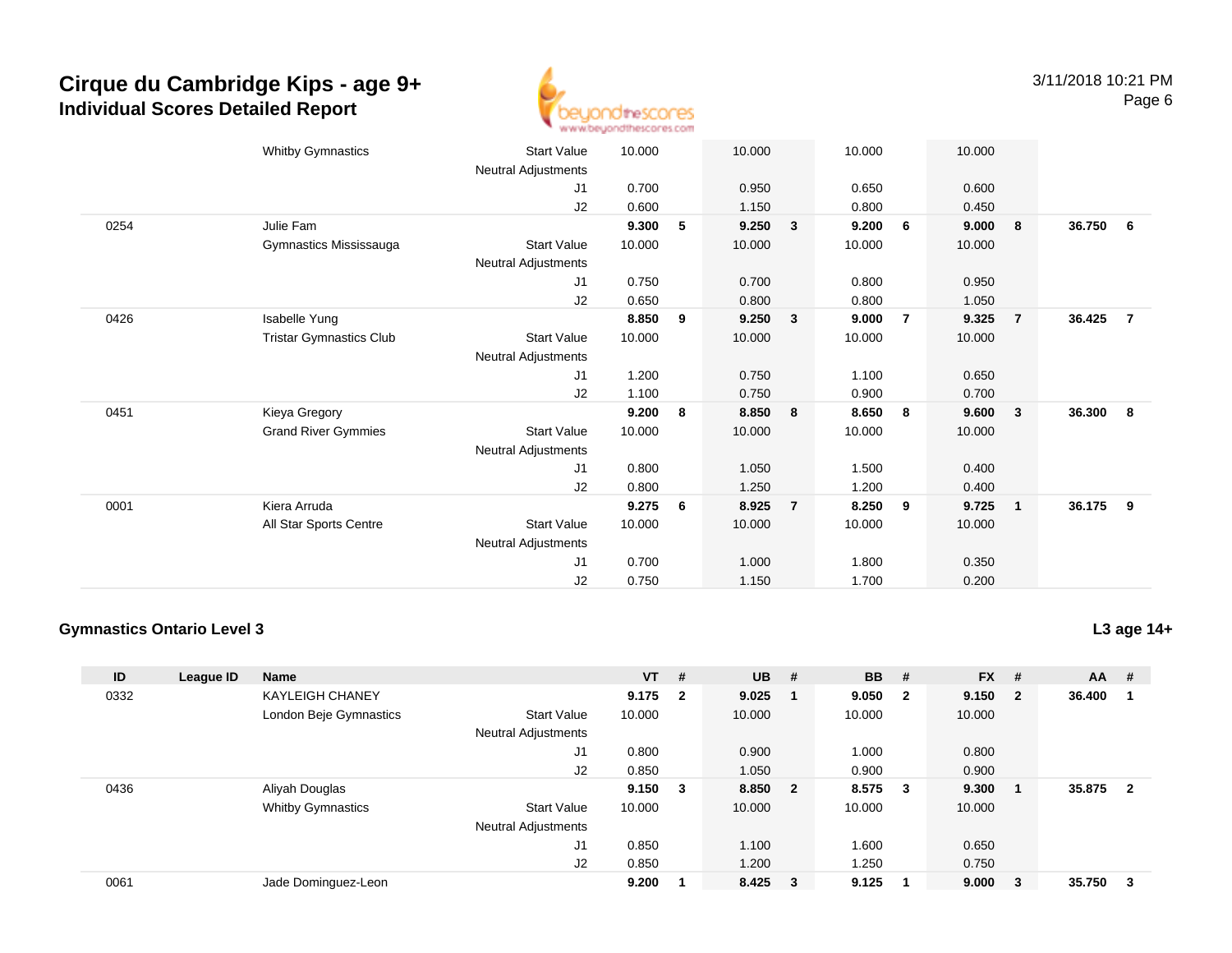

### 3/11/2018 10:21 PMPage 7

| ALAN AN'ORANG IO ILMONTH ADEPTIT |                            |                    |        |        |        |        |  |  |  |  |  |  |  |
|----------------------------------|----------------------------|--------------------|--------|--------|--------|--------|--|--|--|--|--|--|--|
|                                  | Alpha Gymnastics Academy   | <b>Start Value</b> | 10.000 | 10.000 | 10.000 | 10.000 |  |  |  |  |  |  |  |
|                                  | <b>Neutral Adjustments</b> |                    |        |        |        |        |  |  |  |  |  |  |  |
|                                  |                            | ັບ                 | 0.750  | .600   | 0.900  | 1.100  |  |  |  |  |  |  |  |
|                                  |                            | JZ                 | 0.850  | .550   | 0.850  | 0.900  |  |  |  |  |  |  |  |
|                                  |                            |                    |        |        |        |        |  |  |  |  |  |  |  |

### **Gymnastics Ontario Level 3**

| ID   | League ID | <b>Name</b>                   |                            | <b>VT</b> | #              | <b>UB</b> | #                       | <b>BB</b> | #              | <b>FX</b> | #                       | <b>AA</b> | #              |
|------|-----------|-------------------------------|----------------------------|-----------|----------------|-----------|-------------------------|-----------|----------------|-----------|-------------------------|-----------|----------------|
| 0306 |           | Elsie Jarvis                  |                            | 9.175     | 6              | 9.675     | $\mathbf{1}$            | 9.450     | $\overline{2}$ | 9.250     | 5                       | 37.550    | $\mathbf{1}$   |
|      |           | Kitchener-Waterloo Gymnastics | <b>Start Value</b>         | 10.000    |                | 10.000    |                         | 10.000    |                | 10.000    |                         |           |                |
|      |           |                               | <b>Neutral Adjustments</b> |           |                |           |                         |           |                |           |                         |           |                |
|      |           |                               | J1                         | 0.750     |                | 0.350     |                         | 0.500     |                | 0.700     |                         |           |                |
|      |           |                               | J2                         | 0.900     |                | 0.300     |                         | 0.600     |                | 0.800     |                         |           |                |
| 0368 |           | Jiyul Park                    |                            | 9.050     | 11             | 9.125     | $\overline{4}$          | 9.675     | $\overline{1}$ | 9.350     | $\mathbf{3}$            | 37.200    | $\overline{2}$ |
|      |           | Oakville Gymnastics Club      | <b>Start Value</b>         | 10.000    |                | 10.000    |                         | 10.000    |                | 10.000    |                         |           |                |
|      |           |                               | <b>Neutral Adjustments</b> |           |                |           |                         |           |                |           |                         |           |                |
|      |           |                               | J1                         | 1.000     |                | 0.850     |                         | 0.250     |                | 0.550     |                         |           |                |
|      |           |                               | J2                         | 0.900     |                | 0.900     |                         | 0.400     |                | 0.750     |                         |           |                |
| 0363 |           | Stella Garcia                 |                            | 9.350     | $\mathbf{3}$   | 9.100     | 5                       | 9.350     | $\mathbf{3}$   | 9.150     | 6                       | 36.950    | $\mathbf{3}$   |
|      |           | Oakville Gymnastics Club      | <b>Start Value</b>         | 10.000    |                | 10.000    |                         | 10.000    |                | 10.000    |                         |           |                |
|      |           |                               | <b>Neutral Adjustments</b> |           |                |           |                         |           |                |           |                         |           |                |
|      |           |                               | J <sub>1</sub>             | 0.600     |                | 1.000     |                         | 0.700     |                | 0.900     |                         |           |                |
|      |           |                               | J2                         | 0.700     |                | 0.800     |                         | 0.600     |                | 0.800     |                         |           |                |
| 0313 |           | Taya McLaren                  |                            | 9.375     | $\overline{2}$ | 8.750 12  |                         | 9.350     | $\mathbf{3}$   | 9.300     | $\overline{\mathbf{4}}$ | 36.775    | $\overline{4}$ |
|      |           | Kitchener-Waterloo Gymnastics | <b>Start Value</b>         | 10.000    |                | 10.000    |                         | 10.000    |                | 10.000    |                         |           |                |
|      |           |                               | <b>Neutral Adjustments</b> |           |                |           |                         |           |                |           |                         |           |                |
|      |           |                               | J1                         | 0.650     |                | 1.200     |                         | 0.700     |                | 0.600     |                         |           |                |
|      |           |                               | J2                         | 0.600     |                | 1.300     |                         | 0.600     |                | 0.800     |                         |           |                |
| 0260 |           | Caitlyn Knights               |                            | 9.100     | 9              | 9.600     | $\overline{2}$          | 8.700     | 11             | 9.350     | 3                       | 36.750    | -5             |
|      |           | Gymnastics Mississauga        | <b>Start Value</b>         | 10.000    |                | 10.000    |                         | 10.000    |                | 10.000    |                         |           |                |
|      |           |                               | <b>Neutral Adjustments</b> |           |                |           |                         |           |                |           |                         |           |                |
|      |           |                               | J1                         | 0.950     |                | 0.350     |                         | 1.400     |                | 0.700     |                         |           |                |
|      |           |                               | J2                         | 0.850     |                | 0.450     |                         | 1.200     |                | 0.600     |                         |           |                |
| 0257 |           | Rushita Kalra                 |                            | 9.175     | 6              | 9.225     | $\overline{\mathbf{3}}$ | 8.900     | 9              | 9.025     | 9                       | 36.325    | 6              |
|      |           | Gymnastics Mississauga        | <b>Start Value</b>         | 10.000    |                | 10.000    |                         | 10.000    |                | 10.000    |                         |           |                |
|      |           |                               | Neutral Adjustments        |           |                |           |                         |           |                |           |                         |           |                |
|      |           |                               | J1                         | 0.750     |                | 0.850     |                         | 1.100     |                | 0.900     |                         |           |                |
|      |           |                               | J2                         | 0.900     |                | 0.700     |                         | 1.100     |                | 1.050     |                         |           |                |
| 0274 |           | Maya Tang                     |                            | 9.100     | 9              | 8.950     | 9                       | 9.100     | 6              | 9.100     | $\overline{7}$          | 36.250    | $\overline{7}$ |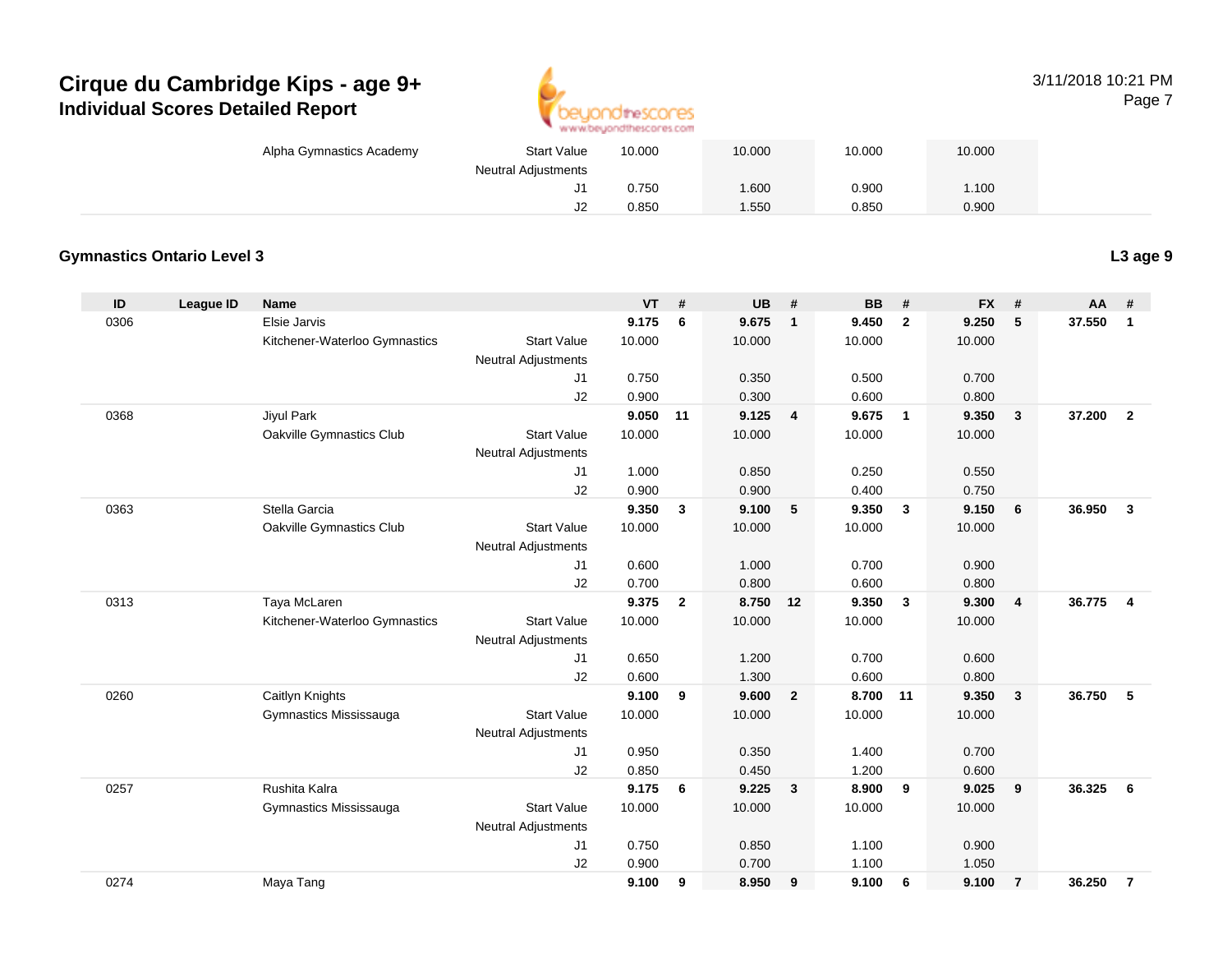

|      | Gymnastics Mississauga        | <b>Start Value</b>         | 10.000   |                | 10.000   |                | 10.000            |                | 10.000   |                         |           |     |
|------|-------------------------------|----------------------------|----------|----------------|----------|----------------|-------------------|----------------|----------|-------------------------|-----------|-----|
|      |                               | <b>Neutral Adjustments</b> |          |                |          |                |                   |                |          |                         |           |     |
|      |                               | J1                         | 0.800    |                | 1.000    |                | 1.000             |                | 0.800    |                         |           |     |
|      |                               | J2                         | 1.000    |                | 1.100    |                | 0.800             |                | 1.000    |                         |           |     |
| 0157 | Kate LeBlanc                  |                            | 9.175    | 6              | 9.000    | 8              | 9.125             | 5              | 8.925    | 11                      | 36.225    | 8   |
|      | <b>Gold Medal Gymnastics</b>  | <b>Start Value</b>         | 10.000   |                | 10.000   |                | 10.000            |                | 10.000   |                         |           |     |
|      |                               | <b>Neutral Adjustments</b> |          |                |          |                |                   |                |          |                         |           |     |
|      |                               | J1                         | 0.750    |                | 0.950    |                | 0.950             |                | 1.150    |                         |           |     |
|      |                               | J2                         | 0.900    |                | 1.050    |                | 0.800             |                | 1.000    |                         |           |     |
| 0312 | Kalia McLaren                 |                            | 9.275    | 4              | 8.900    | 10             | 8.600             | 13             | 9.450    | $\overline{1}$          | 36.225    | 8   |
|      | Kitchener-Waterloo Gymnastics | <b>Start Value</b>         | 10.000   |                | 10.000   |                | 10.000            |                | 10.000   |                         |           |     |
|      |                               | <b>Neutral Adjustments</b> |          |                |          |                |                   |                |          |                         |           |     |
|      |                               | J1                         | 0.750    |                | 1.000    |                | 1.300             |                | 0.500    |                         |           |     |
|      |                               | J2                         | 0.700    |                | 1.200    |                | 1.500             |                | 0.600    |                         |           |     |
| 0150 | Amelia Chaar                  |                            | 9.075 10 |                | 9.025    | $\overline{7}$ | 9.000             | $\overline{7}$ | 9.075    | $\overline{\mathbf{8}}$ | 36.175    | - 9 |
|      | <b>Gold Medal Gymnastics</b>  | <b>Start Value</b>         | 10.000   |                | 10.000   |                | 10.000            |                | 10.000   |                         |           |     |
|      |                               | <b>Neutral Adjustments</b> |          |                |          |                |                   |                |          |                         |           |     |
|      |                               | J1                         | 0.850    |                | 0.850    |                | 1.100             |                | 0.900    |                         |           |     |
|      |                               | J2                         | 1.000    |                | 1.100    |                | 0.900             |                | 0.950    |                         |           |     |
| 0063 | Sophie French                 |                            | 9.150    | $\overline{7}$ | 9.125    | $\overline{4}$ | 8.975             | 8              | 8.900    | 12                      | 36.150 10 |     |
|      | Alpha Gymnastics Academy      | <b>Start Value</b>         | 10.000   |                | 10.000   |                | 10.000            |                | 10.000   |                         |           |     |
|      |                               | <b>Neutral Adjustments</b> |          |                |          |                |                   |                | $-0.100$ |                         |           |     |
|      |                               | J1                         | 0.900    |                | 0.950    |                | 1.100             |                | 0.950    |                         |           |     |
|      |                               | J2                         | 0.800    |                | 0.800    |                | 0.950             |                | 1.050    |                         |           |     |
| 0249 | Ema Cane                      |                            | 9.125    | 8              | 9.075    | 6              | 9.175             | $\overline{4}$ | 8.775    | 13                      | 36.150    | 10  |
|      | Gymnastics Mississauga        | <b>Start Value</b>         | 10.000   |                | 10.000   |                | 10.000            |                | 10.000   |                         |           |     |
|      |                               | Neutral Adjustments        |          |                |          |                |                   |                |          |                         |           |     |
|      |                               | J1                         | 0.850    |                | 0.800    |                | 0.800             |                | 1.250    |                         |           |     |
|      |                               | J2                         | 0.900    |                | 1.050    |                | 0.850             |                | 1.200    |                         |           |     |
| 0008 | Mariela Bouwmeester           |                            | 9.200    | 5              | 8.600 14 |                | 8.750 10          |                | 9.150    | 6                       | 35.700 11 |     |
|      | All Star Sports Centre        | <b>Start Value</b>         | 10.000   |                | 10.000   |                | 10.000            |                | 10.000   |                         |           |     |
|      |                               | Neutral Adjustments        |          |                |          |                |                   |                |          |                         |           |     |
|      |                               | J1                         | 0.800    |                | 1.250    |                | 1.100             |                | 0.850    |                         |           |     |
|      |                               | J2                         | 0.800    |                | 1.550    |                | 1.400<br>8.750 10 |                | 0.850    |                         | 35.625    |     |
| 0192 | Jordan Laidlaw                | <b>Start Value</b>         | 9.100    | 9              | 8.800 11 |                |                   |                | 8.975 10 |                         |           | 12  |
|      | <b>Grand River Gymmies</b>    |                            | 10.000   |                | 10.000   |                | 10.000            |                | 10.000   |                         |           |     |
|      |                               | Neutral Adjustments        |          |                |          |                |                   |                |          |                         |           |     |
|      |                               | J1                         | 0.900    |                | 1.150    |                | 1.400             |                | 1.050    |                         |           |     |
|      |                               | J2                         | 0.900    |                | 1.250    |                | 1.100             |                | 1.000    |                         |           |     |
| 0166 | Pasha Boughner                |                            | 9.450    | $\mathbf{1}$   | 8.700    | 13             | 8.300 14          |                | 9.025    | 9                       | 35.475 13 |     |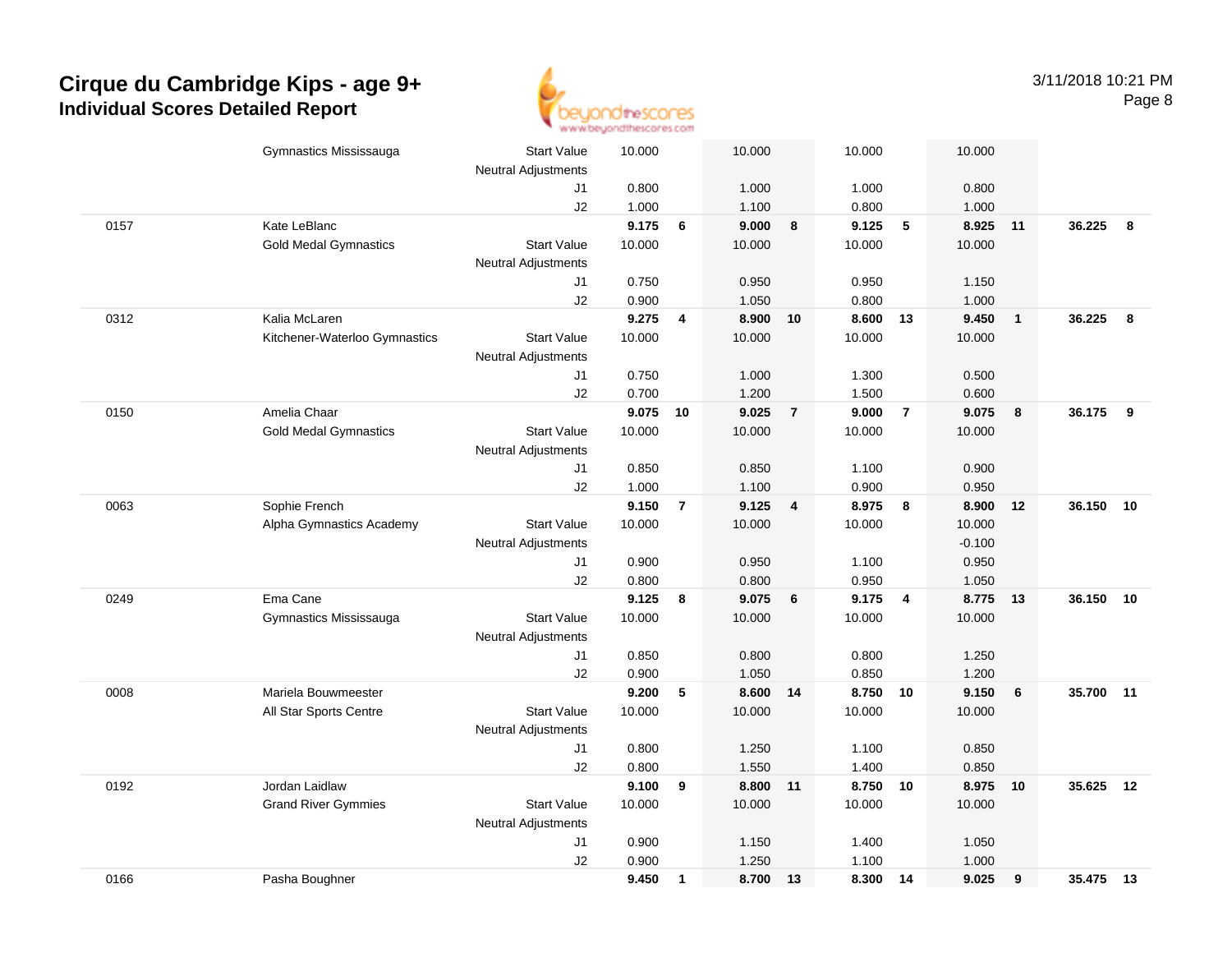

3/11/2018 10:21 PMPage 9

|      | <b>Grand River Gymmies</b> | <b>Start Value</b><br><b>Neutral Adjustments</b> | 10.000   | 10.000   | 10.000 |    | 10.000 |              |        |    |
|------|----------------------------|--------------------------------------------------|----------|----------|--------|----|--------|--------------|--------|----|
|      |                            | J1                                               | 0.600    | 1.300    | 1.700  |    | 1.000  |              |        |    |
|      |                            | J2                                               | 0.500    | 1.300    | 1.700  |    | 0.950  |              |        |    |
| 0362 | Maya Chauhan               |                                                  | 8.850 12 | 8.125 15 | 8.650  | 12 | 9.375  | $\mathbf{2}$ | 35.000 | 14 |
|      | Oakville Gymnastics Club   | <b>Start Value</b>                               | 10.000   | 10.000   | 10.000 |    | 10.000 |              |        |    |
|      |                            | <b>Neutral Adjustments</b>                       |          |          |        |    |        |              |        |    |
|      |                            | J1                                               | .200     | 1.800    | 1.400  |    | 0.700  |              |        |    |
|      |                            | J2                                               | 1.100    | 1.950    | 1.300  |    | 0.550  |              |        |    |

### **Gymnastics Ontario Level 3**

| ID   | <b>League ID</b> | <b>Name</b>                   |                            | <b>VT</b> | #            | <b>UB</b> | #              | <b>BB</b> | #                       | <b>FX</b> | #                       | $AA$ # |                |
|------|------------------|-------------------------------|----------------------------|-----------|--------------|-----------|----------------|-----------|-------------------------|-----------|-------------------------|--------|----------------|
| 0370 |                  | Sophia Stangaciu              |                            | 9.550     | 4            | 9.400     | $\overline{1}$ | 8.825     | 6                       | 9.500     | $\mathbf{1}$            | 37.275 | $\mathbf{1}$   |
|      |                  | Oakville Gymnastics Club      | <b>Start Value</b>         | 10.000    |              | 10.000    |                | 10.000    |                         | 10.000    |                         |        |                |
|      |                  |                               | <b>Neutral Adjustments</b> |           |              |           |                |           |                         |           |                         |        |                |
|      |                  |                               | J1                         | 0.450     |              | 0.500     |                | 1.150     |                         | 0.500     |                         |        |                |
|      |                  |                               | J2                         | 0.450     |              | 0.700     |                | 1.200     |                         | 0.500     |                         |        |                |
| 0033 |                  | Shaiya Jordan                 |                            | 9.400     | 6            | 9.000     | $\overline{2}$ | 9.125     | $\overline{4}$          | 9.450     | $\overline{2}$          | 36.975 | $\overline{2}$ |
|      |                  | All Star Sports Centre        | <b>Start Value</b>         | 10.000    |              | 10.000    |                | 10.000    |                         | 10.000    |                         |        |                |
|      |                  |                               | <b>Neutral Adjustments</b> |           |              |           |                |           |                         |           |                         |        |                |
|      |                  |                               | J1                         | 0.600     |              | 1.100     |                | 0.800     |                         | 0.600     |                         |        |                |
|      |                  |                               | J2                         | 0.600     |              | 0.900     |                | 0.950     |                         | 0.500     |                         |        |                |
| 0138 |                  | <b>Lily Miller</b>            |                            | 9.900     | 1            | 8.975     | $\mathbf{3}$   | 9.150     | $\mathbf{3}$            | 8.950     | 6                       | 36.975 | $\overline{2}$ |
|      |                  | Cambridge Kips                | <b>Start Value</b>         | 10.000    |              | 10.000    |                | 10.000    |                         | 10.000    |                         |        |                |
|      |                  |                               | <b>Neutral Adjustments</b> |           |              |           |                |           |                         |           |                         |        |                |
|      |                  |                               | J <sub>1</sub>             | 0.100     |              | 0.950     |                | 0.850     |                         | 0.900     |                         |        |                |
|      |                  |                               | J2                         | 0.100     |              | 1.100     |                | 0.850     |                         | 1.200     |                         |        |                |
| 0430 |                  | Brooklynn Buurman             |                            | 9.425     | 5            | 8.350     | 10             | 9.425     | $\mathbf{1}$            | 9.025     | $\overline{\mathbf{4}}$ | 36.225 | 3              |
|      |                  | <b>Whitby Gymnastics</b>      | <b>Start Value</b>         | 10.000    |              | 10.000    |                | 10.000    |                         | 10.000    |                         |        |                |
|      |                  |                               | <b>Neutral Adjustments</b> |           |              |           |                |           |                         |           |                         |        |                |
|      |                  |                               | J <sub>1</sub>             | 0.650     |              | 1.600     |                | 0.550     |                         | 0.850     |                         |        |                |
|      |                  |                               | J2                         | 0.500     |              | 1.700     |                | 0.600     |                         | 1.100     |                         |        |                |
| 0304 |                  | Kaori Flewwelling             |                            | 8.350     | 13           | 8.775     | 5              | 9.425     | $\overline{\mathbf{1}}$ | 9.100     | $\mathbf{3}$            | 35.650 | $\overline{4}$ |
|      |                  | Kitchener-Waterloo Gymnastics | <b>Start Value</b>         | 10.000    |              | 10.000    |                | 10.000    |                         | 10.000    |                         |        |                |
|      |                  |                               | <b>Neutral Adjustments</b> |           |              |           |                |           |                         |           |                         |        |                |
|      |                  |                               | J <sub>1</sub>             | 1.700     |              | 1.200     |                | 0.550     |                         | 0.800     |                         |        |                |
|      |                  |                               | J2                         | 1.600     |              | 1.250     |                | 0.600     |                         | 1.000     |                         |        |                |
| 0194 |                  | Mya Lewis                     |                            | 9.650     | $\mathbf{2}$ | 8.600     | - 6            | 8.650     | 8                       | 8.300     | 10                      | 35.200 | 5              |

### **L3 age 10 A**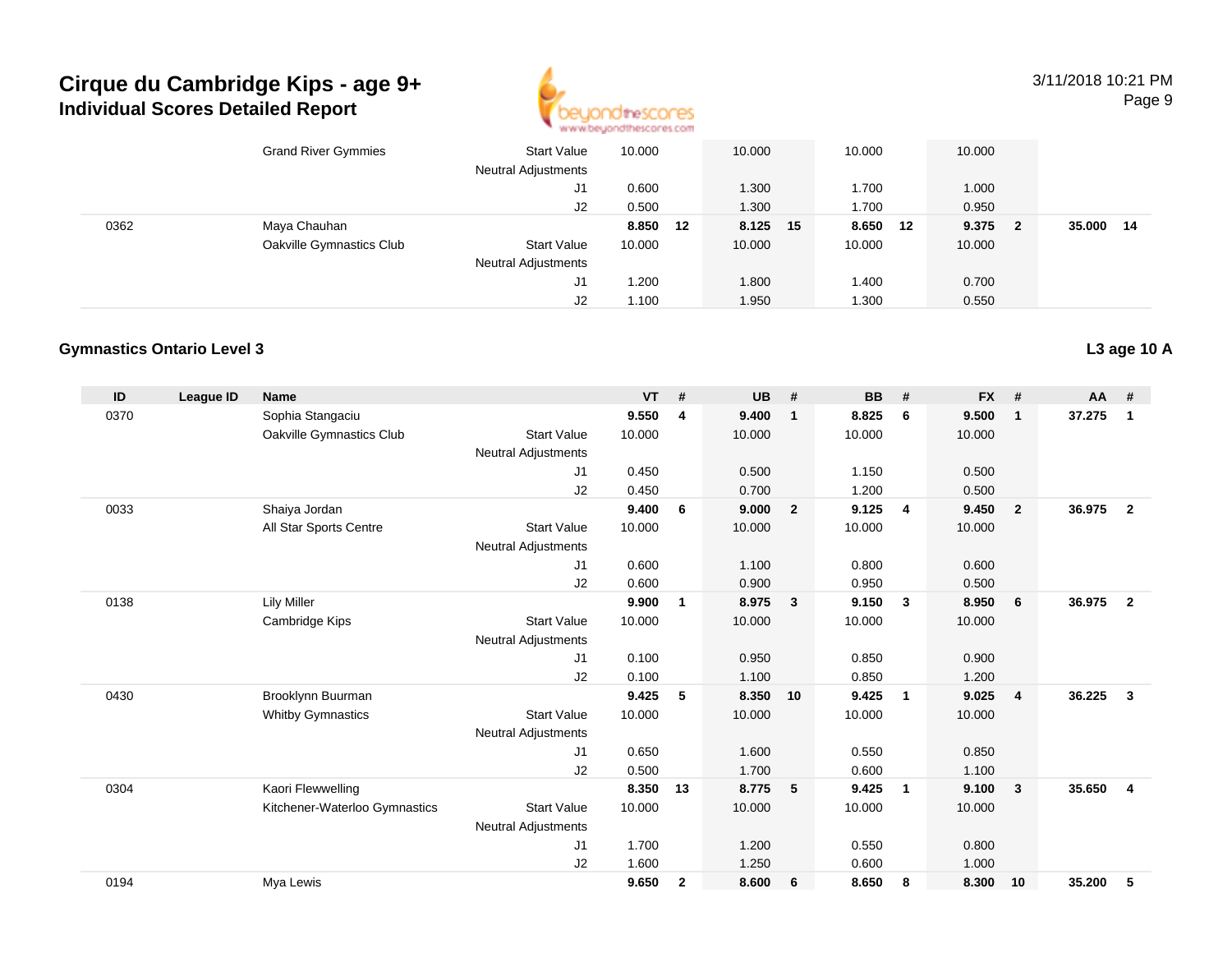

|      | <b>Grand River Gymmies</b> | <b>Start Value</b>         | 10.000          |                | 10.000         |                | 10.000            |                         | 10.000         |                |        |                |
|------|----------------------------|----------------------------|-----------------|----------------|----------------|----------------|-------------------|-------------------------|----------------|----------------|--------|----------------|
|      |                            | <b>Neutral Adjustments</b> |                 |                |                |                |                   |                         |                |                |        |                |
|      |                            | J1                         | 0.400           |                | 1.300          |                | 1.350             |                         | 1.800          |                |        |                |
|      |                            | J2                         | 0.300           |                | 1.500          |                | 1.350             |                         | 1.600          |                |        |                |
| 0255 | Joy Fam                    |                            | 8.950           | 11             | 8.800          | 4              | 8.725             | $\overline{7}$          | 8.650          | $\overline{7}$ | 35.125 | 6              |
|      | Gymnastics Mississauga     | <b>Start Value</b>         | 10.000          |                | 10.000         |                | 10.000            |                         | 10.000         |                |        |                |
|      |                            | <b>Neutral Adjustments</b> |                 |                |                |                |                   |                         |                |                |        |                |
|      |                            | J1                         | 1.050           |                | 1.200          |                | 1.300             |                         | 1.300          |                |        |                |
|      |                            | J2                         | 1.050           |                | 1.200          |                | 1.250             |                         | 1.400          |                |        |                |
| 0264 | Mila Miljkovic             |                            | 9.250           | 8              | 8.300 11       |                | 8.900             | 5                       | 8.550          | 8              | 35.000 | $\overline{7}$ |
|      | Gymnastics Mississauga     | <b>Start Value</b>         | 10.000          |                | 10.000         |                | 10.000            |                         | 10.000         |                |        |                |
|      |                            | <b>Neutral Adjustments</b> |                 |                |                |                |                   |                         |                |                |        |                |
|      |                            | J1                         | 0.850           |                | 1.800          |                | 1.150             |                         | 1.600          |                |        |                |
|      |                            | J2                         | 0.650<br>8.950  |                | 1.600          |                | 1.050             |                         | 1.300<br>8.550 |                |        |                |
| 0353 | Madison Simpson            |                            |                 | 11             | 8.225 12       |                | 9.175             | $\overline{\mathbf{2}}$ |                | 8              | 34.900 | 8              |
|      | London Beje Gymnastics     | <b>Start Value</b>         | 10.000          |                | 10.000         |                | 10.000            |                         | 10.000         |                |        |                |
|      |                            | <b>Neutral Adjustments</b> |                 |                |                |                |                   |                         |                |                |        |                |
|      |                            | J1                         | 1.000           |                | 1.900          |                | 0.750             |                         | 1.600          |                |        |                |
| 0171 | Gabriela Clara             | J2                         | 1.100           | $\overline{7}$ | 1.650<br>8.450 |                | 0.900<br>8.000 13 |                         | 1.300<br>9.000 | $\sqrt{5}$     | 34.800 | 9              |
|      |                            | <b>Start Value</b>         | 9.350<br>10.000 |                | 10.000         | 8              | 10.000            |                         | 10.000         |                |        |                |
|      | <b>Grand River Gymmies</b> | <b>Neutral Adjustments</b> |                 |                |                |                | $-0.100$          |                         |                |                |        |                |
|      |                            | J1                         | 0.600           |                | 1.600          |                | 1.900             |                         | 1.100          |                |        |                |
|      |                            | J2                         | 0.700           |                | 1.500          |                | 1.900             |                         | 0.900          |                |        |                |
| 0360 | Ini Banjoko                |                            | 8.650           | 12             | 8.550          | $\overline{7}$ | 8.350             | 10                      | 8.650          | $\overline{7}$ | 34.200 | 10             |
|      | Oakville Gymnastics Club   | <b>Start Value</b>         | 10.000          |                | 10.000         |                | 10.000            |                         | 10.000         |                |        |                |
|      |                            | <b>Neutral Adjustments</b> |                 |                |                |                |                   |                         |                |                |        |                |
|      |                            | J1                         | 1.200           |                | 1.500          |                | 1.750             |                         | 1.250          |                |        |                |
|      |                            | J2                         | 1.500           |                | 1.400          |                | 1.550             |                         | 1.450          |                |        |                |
| 0376 | Avalon Jackson             |                            | 9.600           | 3              | 7.625 13       |                | 7.950 14          |                         | 9.025          | $\overline{4}$ | 34.200 | 10             |
|      | Owen Sound Satellites      | <b>Start Value</b>         | 10.000          |                | 10.000         |                | 10.000            |                         | 10.000         |                |        |                |
|      |                            | Neutral Adjustments        |                 |                |                |                |                   |                         |                |                |        |                |
|      |                            | J1                         | 0.400           |                | 2.250          |                | 2.050             |                         | 0.950          |                |        |                |
|      |                            | J2                         | 0.400           |                | 2.500          |                | 2.050             |                         | 1.000          |                |        |                |
| 0201 | Makenna Mitchell           |                            | 9.050           | 10             | 8.425          | 9              | 8.275             | 11                      | 8.050          | 11             | 33.800 | 11             |
|      | <b>Grand River Gymmies</b> | <b>Start Value</b>         | 10.000          |                | 10.000         |                | 10.000            |                         | 10.000         |                |        |                |
|      |                            | <b>Neutral Adjustments</b> |                 |                |                |                |                   |                         |                |                |        |                |
|      |                            | J1                         | 1.000           |                | 1.550          |                | 1.650             |                         | 2.000          |                |        |                |
|      |                            | J2                         | 0.900           |                | 1.600          |                | 1.800             |                         | 1.900          |                |        |                |
| 0175 | Khloe Dalgleish            |                            | 9.600           | 3              | 7.500 14       |                | 8.250 12          |                         | 8.350          | 9              | 33.700 | 12             |
|      |                            |                            |                 |                |                |                |                   |                         |                |                |        |                |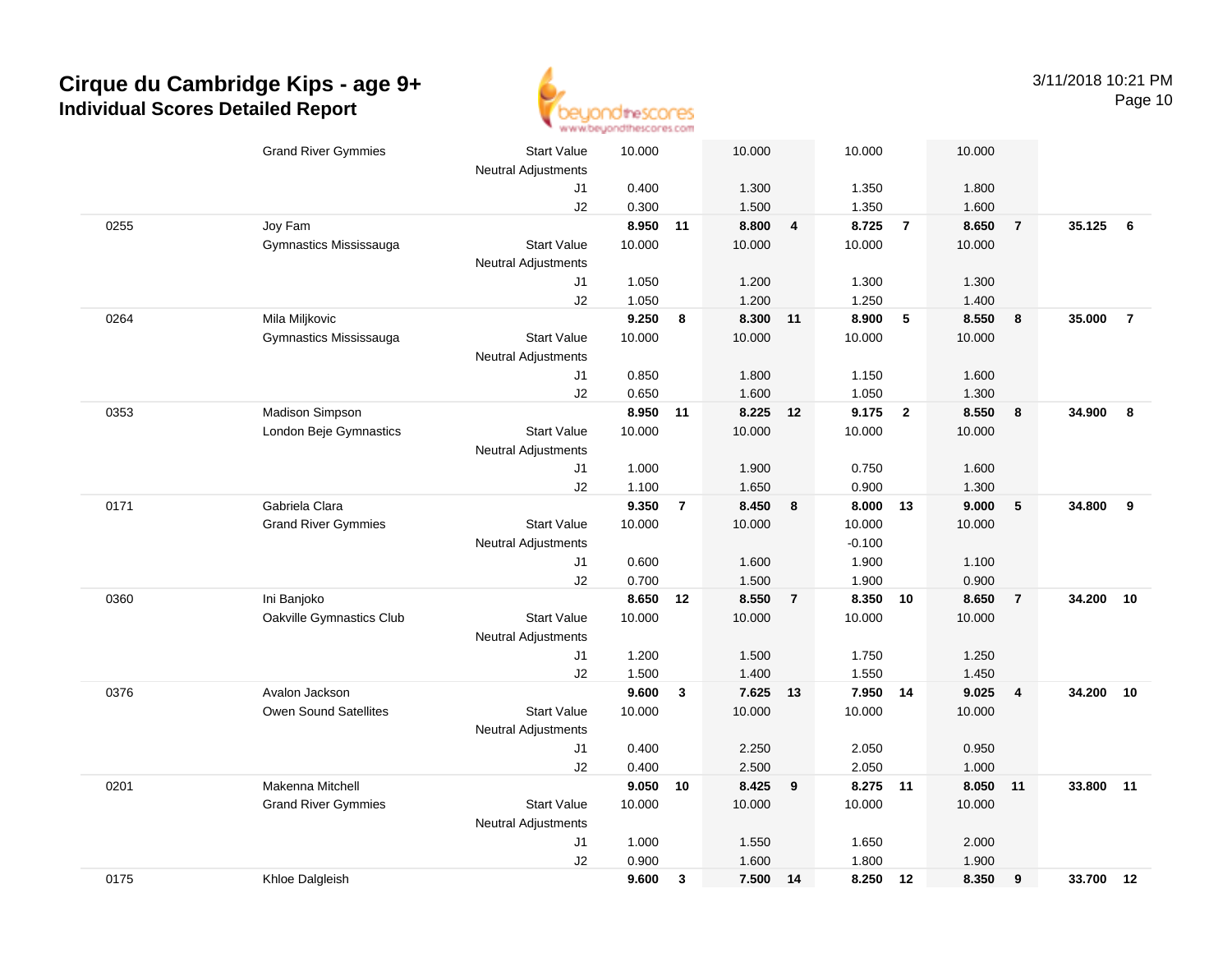

3/11/2018 10:21 PM

Page 11

|      | <b>Grand River Gymmies</b> | <b>Start Value</b><br><b>Neutral Adjustments</b> | 10.000 |    | 10.000   | 10.000 |     | 10.000 |    |                |  |
|------|----------------------------|--------------------------------------------------|--------|----|----------|--------|-----|--------|----|----------------|--|
|      |                            | J1                                               | 0.400  |    | 2.500    | 1.800  |     | 1.700  |    |                |  |
|      |                            | J2                                               | 0.400  |    | 2.500    | 1.700  |     | 1.600  |    |                |  |
| 0381 | Hannah Werger              |                                                  | 9.100  | -9 | 6.900 15 | 8.575  | - 9 | 7.900  | 12 | 32.475<br>- 13 |  |
|      | Owen Sound Satellites      | <b>Start Value</b>                               | 10.000 |    | 10.000   | 10.000 |     | 10.000 |    |                |  |
|      |                            | <b>Neutral Adjustments</b>                       |        |    |          |        |     |        |    |                |  |
|      |                            | J1                                               | 000. ا |    | 3.100    | 1.300  |     | 2.000  |    |                |  |
|      |                            | J2                                               | 0.800  |    | 3.100    | 1.550  |     | 2.200  |    |                |  |

### **Gymnastics Ontario Level 3**

| ID   | League ID | <b>Name</b>                    |                            | <b>VT</b> | #              | <b>UB</b> | #                       | <b>BB</b> | #                       | <b>FX</b> | #              | <b>AA</b> | #              |
|------|-----------|--------------------------------|----------------------------|-----------|----------------|-----------|-------------------------|-----------|-------------------------|-----------|----------------|-----------|----------------|
| 0427 |           | Samantha Alves                 |                            | 9.325     | $\overline{2}$ | 8.700     | 5                       | 9.350     | $\overline{2}$          | 9.550     | $\mathbf{1}$   | 36.925    | 1              |
|      |           | <b>Whitby Gymnastics</b>       | <b>Start Value</b>         | 10.000    |                | 10.000    |                         | 10.000    |                         | 10.000    |                |           |                |
|      |           |                                | <b>Neutral Adjustments</b> |           |                |           |                         |           |                         |           |                |           |                |
|      |           |                                | J1                         | 0.750     |                | 1.200     |                         | 0.650     |                         | 0.550     |                |           |                |
|      |           |                                | J2                         | 0.600     |                | 1.400     |                         | 0.650     |                         | 0.350     |                |           |                |
| 0420 |           | Camille Vega                   |                            | 9.175     | 6              | 8.975     | $\overline{1}$          | 9.500     | $\overline{1}$          | 9.100     | $\mathbf{3}$   | 36.750    | $\overline{2}$ |
|      |           | <b>Tristar Gymnastics Club</b> | <b>Start Value</b>         | 10.000    |                | 10.000    |                         | 10.000    |                         | 10.000    |                |           |                |
|      |           |                                | <b>Neutral Adjustments</b> |           |                |           |                         |           |                         |           |                |           |                |
|      |           |                                | J1                         | 0.900     |                | 0.900     |                         | 0.450     |                         | 0.850     |                |           |                |
|      |           |                                | J2                         | 0.750     |                | 1.150     |                         | 0.550     |                         | 0.950     |                |           |                |
| 0220 |           | Audrey Yule                    |                            | 9.250     | 5              | 8.850     | $\overline{\mathbf{2}}$ | 8.525     | 9                       | 9.250     | $\overline{2}$ | 35.875    | 3              |
|      |           | <b>Grand River Gymmies</b>     | <b>Start Value</b>         | 10.000    |                | 10.000    |                         | 10.000    |                         | 10.000    |                |           |                |
|      |           |                                | <b>Neutral Adjustments</b> |           |                |           |                         |           |                         |           |                |           |                |
|      |           |                                | J <sub>1</sub>             | 0.700     |                | 1.100     |                         | 1.400     |                         | 0.800     |                |           |                |
|      |           |                                | J2                         | 0.800     |                | 1.200     |                         | 1.550     |                         | 0.700     |                |           |                |
| 0456 |           | Talia Nazarian                 |                            | 9.400     | $\mathbf{1}$   | 8.725     | $\overline{4}$          | 8.825     | $\overline{4}$          | 8.875     | 6              | 35.825    | $\overline{4}$ |
|      |           | <b>GW Elites</b>               | <b>Start Value</b>         | 10.000    |                | 10.000    |                         | 10.000    |                         | 10.000    |                |           |                |
|      |           |                                | <b>Neutral Adjustments</b> |           |                |           |                         | $-0.100$  |                         |           |                |           |                |
|      |           |                                | J <sub>1</sub>             | 0.550     |                | 1.150     |                         | 1.000     |                         | 1.050     |                |           |                |
|      |           |                                | J2                         | 0.650     |                | 1.400     |                         | 1.150     |                         | 1.200     |                |           |                |
| 0020 |           | Adriana Feijoo                 |                            | 9.075     | 9              | 8.825     | $\overline{\mathbf{3}}$ | 9.100     | $\overline{\mathbf{3}}$ | 8.800     | $\overline{7}$ | 35,800    | 5              |
|      |           | All Star Sports Centre         | <b>Start Value</b>         | 10.000    |                | 10.000    |                         | 10.000    |                         | 10.000    |                |           |                |
|      |           |                                | <b>Neutral Adjustments</b> |           |                |           |                         |           |                         |           |                |           |                |
|      |           |                                | J <sub>1</sub>             | 0.850     |                | 1.150     |                         | 0.800     |                         | 1.200     |                |           |                |
|      |           |                                | J <sub>2</sub>             | 1.000     |                | 1.200     |                         | 1.000     |                         | 1.200     |                |           |                |
| 0151 |           | Ella Chen                      |                            | 9.325     | $\mathbf{2}$   | 8.650     | 6                       | 8.650     | 6                       | 8.400     | 11             | 35.025    | 6              |
|      |           |                                |                            |           |                |           |                         |           |                         |           |                |           |                |

**L3 age 10 B**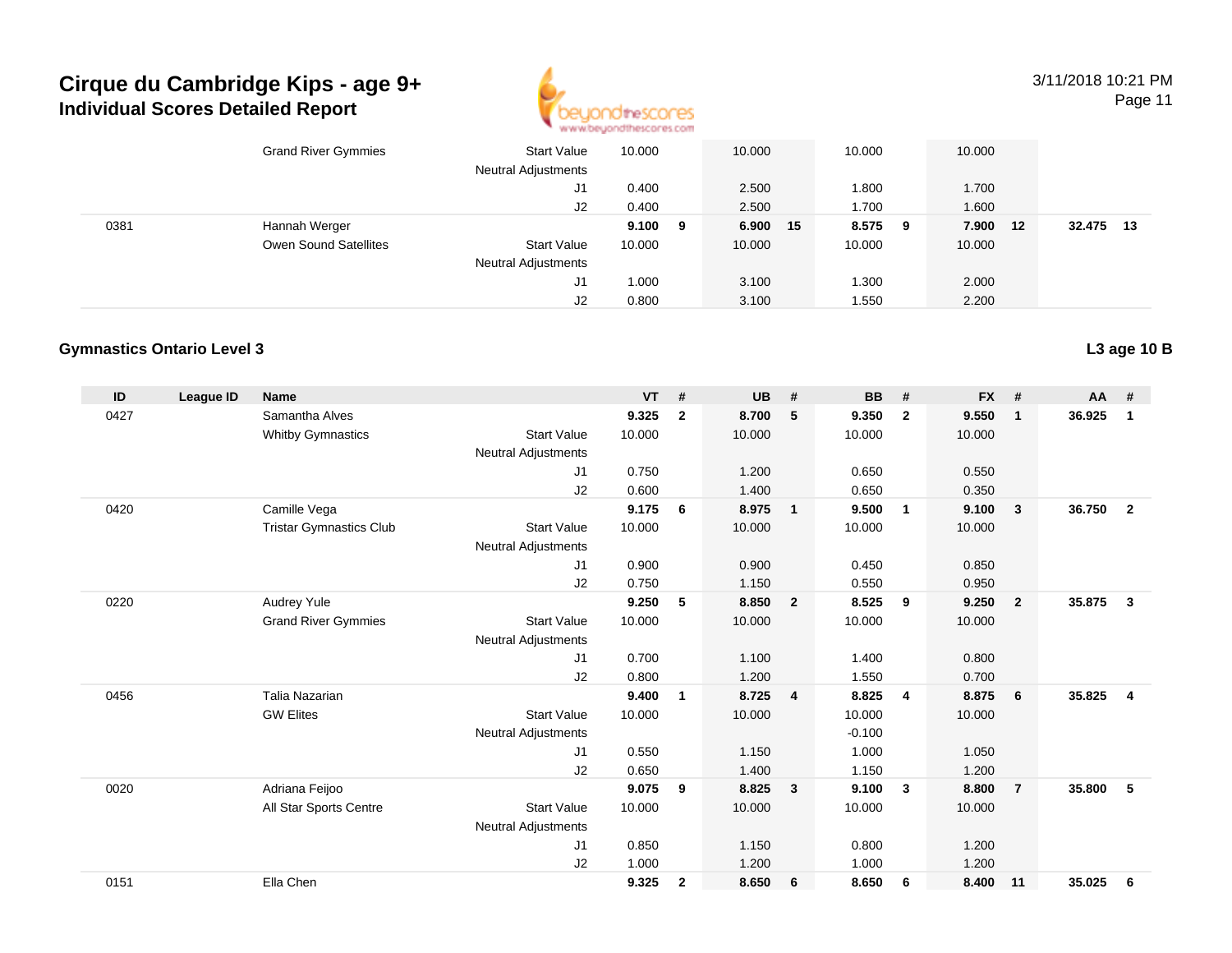

| 0200<br>0102<br>0346<br>0017<br>0457 | <b>Gold Medal Gymnastics</b><br>Alexis Miller-Cluckie<br><b>Grand River Gymmies</b><br>Allison Whitehead<br>Alpha Gymnastics Academy<br>Robyn O'Reilly<br>London Beje Gymnastics | <b>Start Value</b><br>Neutral Adjustments<br>J1<br>J2<br><b>Start Value</b><br><b>Neutral Adjustments</b><br>J1<br>J2<br><b>Start Value</b><br>Neutral Adjustments<br>J1<br>J2<br><b>Start Value</b><br><b>Neutral Adjustments</b><br>J1<br>J2 | 10.000<br>0.600<br>0.750<br>9.300<br>10.000<br>0.850<br>0.550<br>9.100<br>10.000<br>0.850<br>0.950<br>9.125<br>10.000<br>0.900 | $\mathbf{3}$<br>8<br>$\overline{7}$ | 10.000<br>1.300<br>1.400<br>8.425<br>10.000<br>1.500<br>1.650<br>8.425<br>10.000<br>1.500<br>1.650<br>7.900 11<br>10.000 | 8<br>8         | 10.000<br>1.300<br>1.400<br>8.600<br>10.000<br>1.450<br>1.350<br>8.700<br>10.000<br>1.250<br>1.350<br>8.625<br>10.000 | 8<br>5<br>$\overline{7}$ | 10.000<br>1.500<br>1.700<br>8.675<br>10.000<br>1.350<br>1.300<br>8.725<br>10.000<br>1.350<br>1.200<br>8.975<br>10.000 | 9<br>8<br>$\overline{4}$ | 35.000<br>34.950<br>34.625 | $\overline{7}$<br>- 8<br>9 |
|--------------------------------------|----------------------------------------------------------------------------------------------------------------------------------------------------------------------------------|------------------------------------------------------------------------------------------------------------------------------------------------------------------------------------------------------------------------------------------------|--------------------------------------------------------------------------------------------------------------------------------|-------------------------------------|--------------------------------------------------------------------------------------------------------------------------|----------------|-----------------------------------------------------------------------------------------------------------------------|--------------------------|-----------------------------------------------------------------------------------------------------------------------|--------------------------|----------------------------|----------------------------|
|                                      |                                                                                                                                                                                  |                                                                                                                                                                                                                                                |                                                                                                                                |                                     |                                                                                                                          |                |                                                                                                                       |                          |                                                                                                                       |                          |                            |                            |
|                                      |                                                                                                                                                                                  |                                                                                                                                                                                                                                                |                                                                                                                                |                                     |                                                                                                                          |                |                                                                                                                       |                          |                                                                                                                       |                          |                            |                            |
|                                      |                                                                                                                                                                                  |                                                                                                                                                                                                                                                |                                                                                                                                |                                     |                                                                                                                          |                |                                                                                                                       |                          |                                                                                                                       |                          |                            |                            |
|                                      |                                                                                                                                                                                  |                                                                                                                                                                                                                                                |                                                                                                                                |                                     |                                                                                                                          |                |                                                                                                                       |                          |                                                                                                                       |                          |                            |                            |
|                                      |                                                                                                                                                                                  |                                                                                                                                                                                                                                                |                                                                                                                                |                                     |                                                                                                                          |                |                                                                                                                       |                          |                                                                                                                       |                          |                            |                            |
|                                      |                                                                                                                                                                                  |                                                                                                                                                                                                                                                |                                                                                                                                |                                     |                                                                                                                          |                |                                                                                                                       |                          |                                                                                                                       |                          |                            |                            |
|                                      |                                                                                                                                                                                  |                                                                                                                                                                                                                                                |                                                                                                                                |                                     |                                                                                                                          |                |                                                                                                                       |                          |                                                                                                                       |                          |                            |                            |
|                                      |                                                                                                                                                                                  |                                                                                                                                                                                                                                                |                                                                                                                                |                                     |                                                                                                                          |                |                                                                                                                       |                          |                                                                                                                       |                          |                            |                            |
|                                      |                                                                                                                                                                                  |                                                                                                                                                                                                                                                |                                                                                                                                |                                     |                                                                                                                          |                |                                                                                                                       |                          |                                                                                                                       |                          |                            |                            |
|                                      |                                                                                                                                                                                  |                                                                                                                                                                                                                                                |                                                                                                                                |                                     |                                                                                                                          |                |                                                                                                                       |                          |                                                                                                                       |                          |                            |                            |
|                                      |                                                                                                                                                                                  |                                                                                                                                                                                                                                                |                                                                                                                                |                                     |                                                                                                                          |                |                                                                                                                       |                          |                                                                                                                       |                          |                            |                            |
|                                      |                                                                                                                                                                                  |                                                                                                                                                                                                                                                |                                                                                                                                |                                     |                                                                                                                          |                |                                                                                                                       |                          |                                                                                                                       |                          |                            |                            |
|                                      |                                                                                                                                                                                  |                                                                                                                                                                                                                                                |                                                                                                                                |                                     |                                                                                                                          |                |                                                                                                                       |                          |                                                                                                                       |                          |                            |                            |
|                                      |                                                                                                                                                                                  |                                                                                                                                                                                                                                                |                                                                                                                                |                                     |                                                                                                                          |                |                                                                                                                       |                          |                                                                                                                       |                          |                            |                            |
|                                      |                                                                                                                                                                                  |                                                                                                                                                                                                                                                |                                                                                                                                |                                     |                                                                                                                          |                |                                                                                                                       |                          |                                                                                                                       |                          |                            |                            |
|                                      |                                                                                                                                                                                  |                                                                                                                                                                                                                                                |                                                                                                                                |                                     |                                                                                                                          |                |                                                                                                                       |                          |                                                                                                                       |                          |                            |                            |
|                                      |                                                                                                                                                                                  |                                                                                                                                                                                                                                                |                                                                                                                                |                                     | 2.200                                                                                                                    |                | 1.300                                                                                                                 |                          | 0.950                                                                                                                 |                          |                            |                            |
|                                      |                                                                                                                                                                                  |                                                                                                                                                                                                                                                | 0.850                                                                                                                          |                                     | 2.000                                                                                                                    |                | 1.450                                                                                                                 |                          | 1.100                                                                                                                 |                          |                            |                            |
|                                      | Kaylynn Donkers                                                                                                                                                                  |                                                                                                                                                                                                                                                | 8.725 12                                                                                                                       |                                     | 8.525                                                                                                                    | $\overline{7}$ | 8.500 10                                                                                                              |                          | 8.600                                                                                                                 | 10                       | 34.350 10                  |                            |
|                                      | All Star Sports Centre                                                                                                                                                           | <b>Start Value</b>                                                                                                                                                                                                                             | 10.000                                                                                                                         |                                     | 10.000                                                                                                                   |                | 10.000                                                                                                                |                          | 10.000                                                                                                                |                          |                            |                            |
|                                      |                                                                                                                                                                                  | <b>Neutral Adjustments</b>                                                                                                                                                                                                                     |                                                                                                                                |                                     |                                                                                                                          |                |                                                                                                                       |                          |                                                                                                                       |                          |                            |                            |
|                                      |                                                                                                                                                                                  | J1                                                                                                                                                                                                                                             | 1.250                                                                                                                          |                                     | 1.500                                                                                                                    |                | 1.450                                                                                                                 |                          | 1.500                                                                                                                 |                          |                            |                            |
|                                      |                                                                                                                                                                                  | J2                                                                                                                                                                                                                                             | 1.300                                                                                                                          |                                     | 1.450                                                                                                                    |                | 1.550                                                                                                                 |                          | 1.300                                                                                                                 |                          |                            |                            |
|                                      | Erin Perry                                                                                                                                                                       |                                                                                                                                                                                                                                                | 9.275                                                                                                                          | 4                                   | 7.950                                                                                                                    | 10             | 8.425                                                                                                                 | 11                       | 8.300                                                                                                                 | 12                       | 33.950                     | 11                         |
|                                      | <b>Grand River Gymmies</b>                                                                                                                                                       | <b>Start Value</b>                                                                                                                                                                                                                             | 10.000                                                                                                                         |                                     | 10.000                                                                                                                   |                | 10.000                                                                                                                |                          | 10.000                                                                                                                |                          |                            |                            |
|                                      |                                                                                                                                                                                  | <b>Neutral Adjustments</b>                                                                                                                                                                                                                     |                                                                                                                                |                                     |                                                                                                                          |                |                                                                                                                       |                          |                                                                                                                       |                          |                            |                            |
|                                      |                                                                                                                                                                                  | J1                                                                                                                                                                                                                                             | 0.850                                                                                                                          |                                     | 2.100                                                                                                                    |                | 1.500                                                                                                                 |                          | 1.600                                                                                                                 |                          |                            |                            |
|                                      |                                                                                                                                                                                  | J2                                                                                                                                                                                                                                             | 0.600                                                                                                                          |                                     | 2.000                                                                                                                    |                | 1.650                                                                                                                 |                          | 1.800                                                                                                                 |                          |                            |                            |
| 0405                                 | Anna Komjathy                                                                                                                                                                    |                                                                                                                                                                                                                                                | 8.850 11                                                                                                                       |                                     | 8.400                                                                                                                    | 9              | 8.325 12                                                                                                              |                          | 7.250 14                                                                                                              |                          | 32.825                     | 12                         |
|                                      | <b>Tristar Gymnastics Club</b>                                                                                                                                                   | <b>Start Value</b>                                                                                                                                                                                                                             | 10.000                                                                                                                         |                                     | 10.000                                                                                                                   |                | 10.000                                                                                                                |                          | 10.000                                                                                                                |                          |                            |                            |
|                                      |                                                                                                                                                                                  | <b>Neutral Adjustments</b>                                                                                                                                                                                                                     |                                                                                                                                |                                     |                                                                                                                          |                |                                                                                                                       |                          |                                                                                                                       |                          |                            |                            |
|                                      |                                                                                                                                                                                  | J1                                                                                                                                                                                                                                             | 1.150                                                                                                                          |                                     | 1.500                                                                                                                    |                | 1.750                                                                                                                 |                          | 2.900                                                                                                                 |                          |                            |                            |
|                                      |                                                                                                                                                                                  | J2                                                                                                                                                                                                                                             | 1.150                                                                                                                          |                                     | 1.700                                                                                                                    |                | 1.600                                                                                                                 |                          | 2.600                                                                                                                 |                          |                            |                            |
| 0261                                 | Angelina Kostova                                                                                                                                                                 |                                                                                                                                                                                                                                                | 8.550                                                                                                                          | 14                                  | 7.300                                                                                                                    | 13             | 7.925                                                                                                                 | 14                       | 8.950                                                                                                                 | ${\bf 5}$                | 32.725                     | 13                         |
|                                      | Gymnastics Mississauga                                                                                                                                                           | <b>Start Value</b>                                                                                                                                                                                                                             | 10.000                                                                                                                         |                                     | 10.000                                                                                                                   |                | 10.000                                                                                                                |                          | 10.000                                                                                                                |                          |                            |                            |
|                                      |                                                                                                                                                                                  | Neutral Adjustments                                                                                                                                                                                                                            |                                                                                                                                |                                     |                                                                                                                          |                | $-0.100$                                                                                                              |                          |                                                                                                                       |                          |                            |                            |
|                                      |                                                                                                                                                                                  | J1                                                                                                                                                                                                                                             | 1.450                                                                                                                          |                                     | 2.800                                                                                                                    |                | 1.800                                                                                                                 |                          | 1.000                                                                                                                 |                          |                            |                            |
|                                      |                                                                                                                                                                                  | J2                                                                                                                                                                                                                                             | 1.450                                                                                                                          |                                     | 2.600                                                                                                                    |                | 2.150                                                                                                                 |                          | 1.100                                                                                                                 |                          |                            |                            |
| 0202                                 | Kylie Nielsen                                                                                                                                                                    |                                                                                                                                                                                                                                                | 8.650                                                                                                                          | 13                                  | 7.775 12                                                                                                                 |                | 7.450 15                                                                                                              |                          | 7.500 13                                                                                                              |                          | 31.375 14                  |                            |